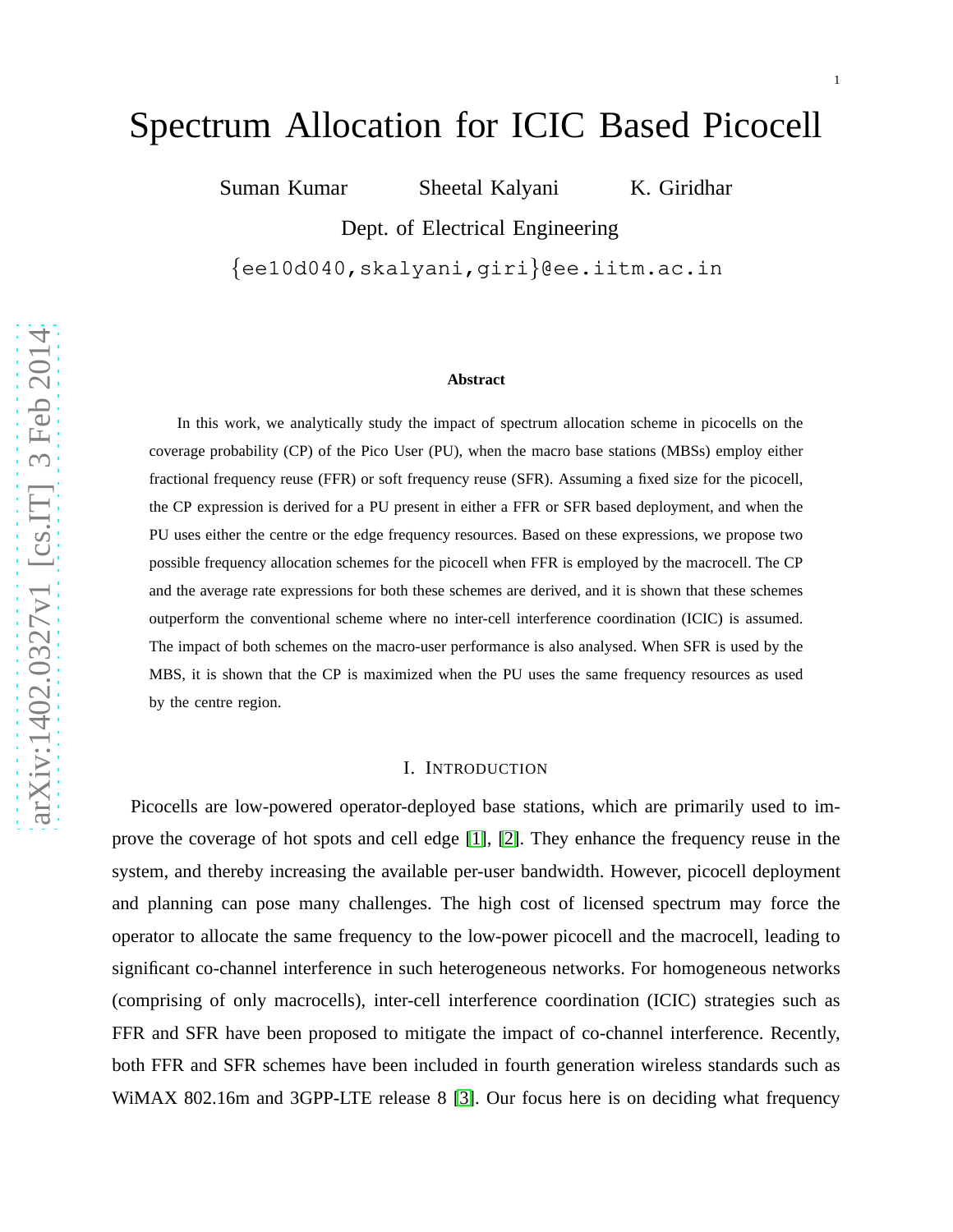resources should be allocated to the picocell when the macrocell employs ICIC schemes (FFR and SFR).

Spectrum allocation in such tier networks has been extensively studied in literature. A fast and effective power control algorithm and a suboptimal allocation algorithm are proposed in [\[4\]](#page-20-0) where PU and MU both share the same spectrum. A pico location optimization method is presented in [\[5\]](#page-20-1) for spectrum allocation strategies. A new cell selection method based on the resource specific Signal-to-Interference-plus-noise-Ratio (SINR) value is discussed in [\[6\]](#page-20-2) where both PU and MU share the same spectrum. An ICIC scheme based on avoiding the primary interfering source is described in [\[7\]](#page-20-3). All these contributions relate to the spectrum allocation to the picocell, but do not consider an ICIC scheme (FFR or SFR) for the macrocell. A FFRopa (FFR with frequency occupation ordering and power adaptation) scheme for the macrocell with various frequency allocation schemes for the picocell is proposed in [\[8\]](#page-20-4) where through simulation it is shown that this method outperforms FFR. Spectrum allocation in the femtocell is studied in [\[9\]](#page-20-5)–[\[11\]](#page-20-6)

Heterogeneous networks have been extensively studied in [\[12\]](#page-20-7)–[\[16\]](#page-20-8) and references therein using analytically tractable models. Picocells are mostly deployed to improve the CP of hot spots and/or cell edge. Hence, the network operator will be interested to know the improvement in the performance for a given area which could be a hot spot or a cell edge location. Therefore, the model and the analysis in [\[16\]](#page-20-8) is well suited for the picocell analysis, and we assume the same model.

The contribution of this work is to analytically derive the CP and rate of the PU for two specific FFR schemes applicable for these Hetnets. In order to do that, we first distinguish five different frequency resources usage scenarios in the picocell, namely: (a) Centre frequency resources of FFR scheme employed in macrocell, (b) Edge frequency resources of FFR scheme,  $(c)$  Neighbouring edge frequency resources of FFR scheme,  $(d)$  Centre frequency resources of SFR scheme, and (e) Edge frequency resources of SFR scheme. These different frequency resources are shown in Fig. [1.](#page-2-0) We propose two frequency allocation schemes for the picocell when FFR is employed in the macrocell, where the PUs are segregated into categories, based on Signal-to-Interference-Ratio (SIR) threshold  $S_{tp}$  namely: cell-centre PUs and cell-edge PUs. The proposed scheme 1 allocates centre frequency resources of FFR scheme to the cell-centre PUs and neighbouring edge frequency resources of FFR scheme to the cell-edge PUs, while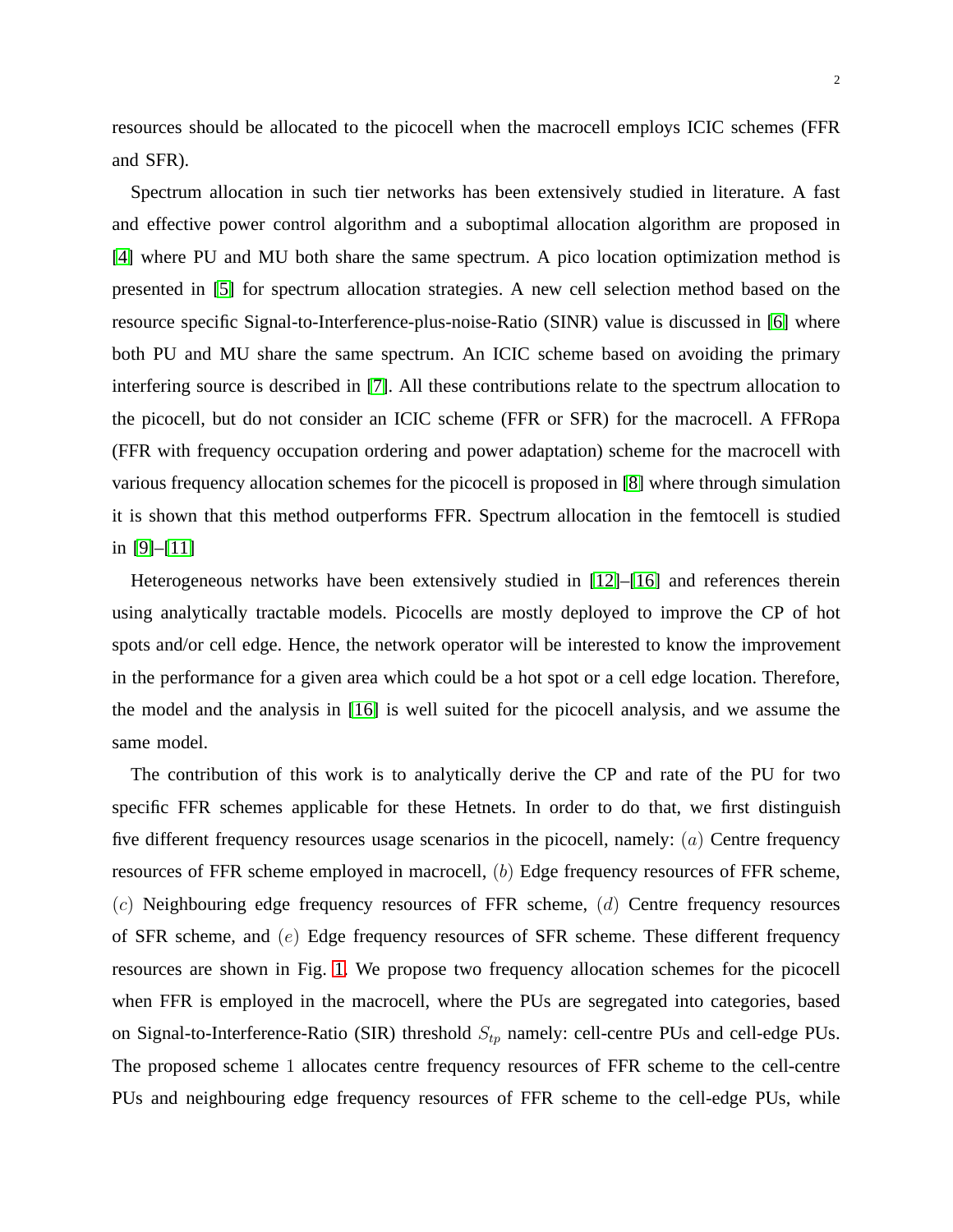scheme 2 allocates edge frequency resources to the cell-centre PUs, and the neighbouring edge frequency resources of FFR scheme to the cell-edge PUs. We show that the CP for both the schemes is higher than the conventional scheme<sup>[1](#page-2-1)</sup>. Also, depending on the SIR threshold  $S_{tm}$  of macrocell, either Scheme 1 or Scheme 2 may be preferred to deliver a higher average rate when compared to the conventional scheme. Further, we analyse the impact of proposed schemes on the CP of MU. We also show that in SFR deployment, the CP is maximized when the PU uses the frequency resources of the centre.

<span id="page-2-0"></span>

Fig. 1: Frequency resources allocation in macrocell in FFR and SFR

## II. DOWNLINK SYSTEM MODEL

We consider a hybrid model similar to the one proposed in [\[16\]](#page-20-8), where a picocell with a fixed network area, i.e., a circle with radius  $R$ , is considered. The locations of MBSs and other pico base-stations (PBSs) outside of the fixed network area are modelled according to a Poison Point Process (PPP) [\[16\]](#page-20-8). Similar to [16], a guard region of radius  $R<sub>g</sub>$  from the cell-edge is imposed around the fixed cell so that no interfering base-stations (BSs) are assumed to be inside this guard region. Since we are primarily interested in the performance of a typical PU, the following model for spatial location of nodes is considered. A fixed picocell at the origin is assumed, and the

<span id="page-2-1"></span><sup>&</sup>lt;sup>1</sup> In the conventional scheme, no ICIC is assumed, and the macrocell and picocell use the same spectrum simultaneously, i.e., unity frequency reuse is used in both the regions.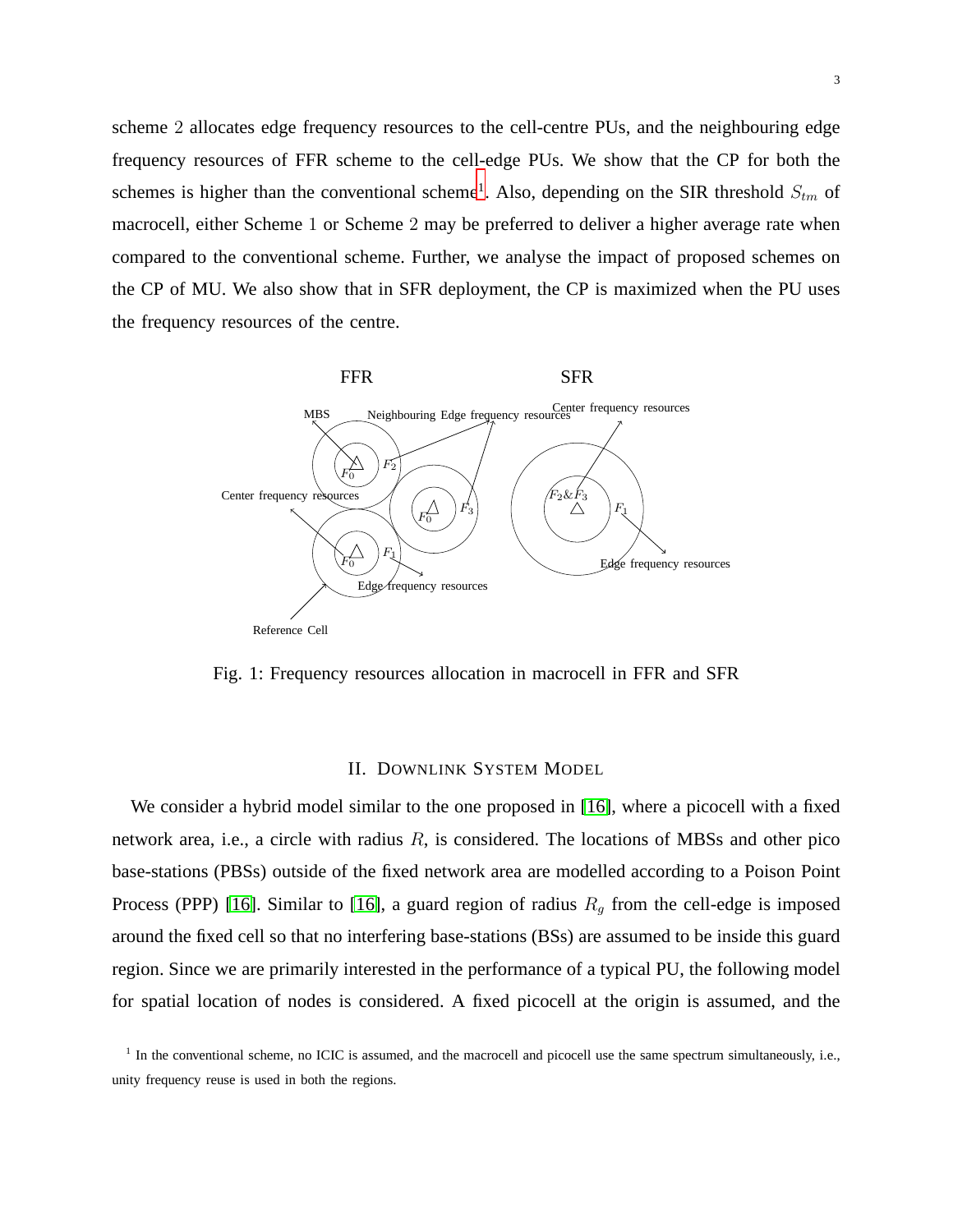locations of the MBSs are modelled by a spatial PPP on  $B(o, R + R_g)^c = \mathbb{R}^2 \setminus B(o, R + R_g)$ of density  $\lambda_m$ , and is denoted by  $\phi$ . The PBSs are modelled by another PPP of density  $\lambda_p$  on  $B(o, R + R_g)^c$  and is denoted by  $\psi$ . We also assume that  $\phi$  is independent of  $\psi$ .

A standard path loss model  $x^{-\alpha}$  with  $\alpha \geq 2$  is used. Channel fading power between any two nodes is assumed to be exponential, and is independent across nodes. The MBSs and PBSs transmit at a fixed power of  $P_m$  and  $P_p$ , respectively. The network is assumed to be interference limited, and hence noise power is taken to be zero. We assume that PUs will be associated with a PBS, if they are within the network area of the desired PBS. All the users outside the PBS network area are assumed to be MUs and they associate to the nearest MBS. Hence, the network area of the macrocell consist of Voronoi regions. The SIR of the PU, which is at distance  $r$  from the associated PBS may be written as:

$$
\eta_p(r) = \frac{P_p r^{-\alpha} g_p}{I_\phi + I_{\psi \setminus P_0}}, I_\phi = \sum_{i \in \phi} P_m d_i^{-\alpha} h_i \text{ and } I_{\psi \setminus P_0} = \sum_{j \in (\psi \setminus P_0)} P_p r_j^{-\alpha} g_j \tag{1}
$$

where  $\phi$  denotes the set of all MBS, and  $\psi \setminus P_0$  denotes the set of all PBS except the serving PBS  $(P_0)$ . The distance from the  $j<sup>th</sup>$  interfering PBS and  $i<sup>th</sup>$  interfering MBS to the typical PU are denoted by  $r_j$  and  $d_i$ , respectively. The channel fading power from the  $j^{th}$  interfering PBS and the  $i^{th}$  interfering MBS are denoted by  $g_j$  and  $h_i$ , respectively, and  $g_p$  denotes the fading gain from the typical PU to PBS. Note that  $g_p$ ,  $g_i$  and  $h_i$  are all independent and identically exponentially distributed with unit mean, i.e,  $\exp(1)$ . Similarly, the SIR of the MU, which is at distance  $r$  from the associated MBS may be written as:

$$
\eta_m(r) = \frac{P_m r^{-\alpha} g_m}{I_{\phi \backslash M_0} + I_{\psi}},\tag{2}
$$

where  $g_m$  denotes the fading gain from the typical MU to MBS, which is exponentially distributed with unit mean. Here  $I_{\phi\backslash M_0}$  denotes the interfering power from all the MBSs except the nearest MBS, and  $I_{\psi}$  denotes the interfering power from all the PBSs.

Both FFR and SFR classify users into cell-centre MUs and cell-edge MUs, based on a SIR threshold denoted by  $S_{tm}$ . Users having SIR<sup>[2](#page-3-0)</sup> higher than  $S_{tm}$  are classified as cell-centre MUs, and otherwise they are denoted as cell-edge users. FFR uses frequency reuse  $\frac{1}{\delta}$  for the cell-edge

<span id="page-3-0"></span> $<sup>2</sup>$  Here, the SIR in the context of an OFDM system would typically be the wideband SIR averaged over all sub carriers, in the</sup> current frame. Overtime, as the channel and the pathloss parameters change, it is possible that a cell-edge user gets reclassified as a cell-centre user, or vice-versa.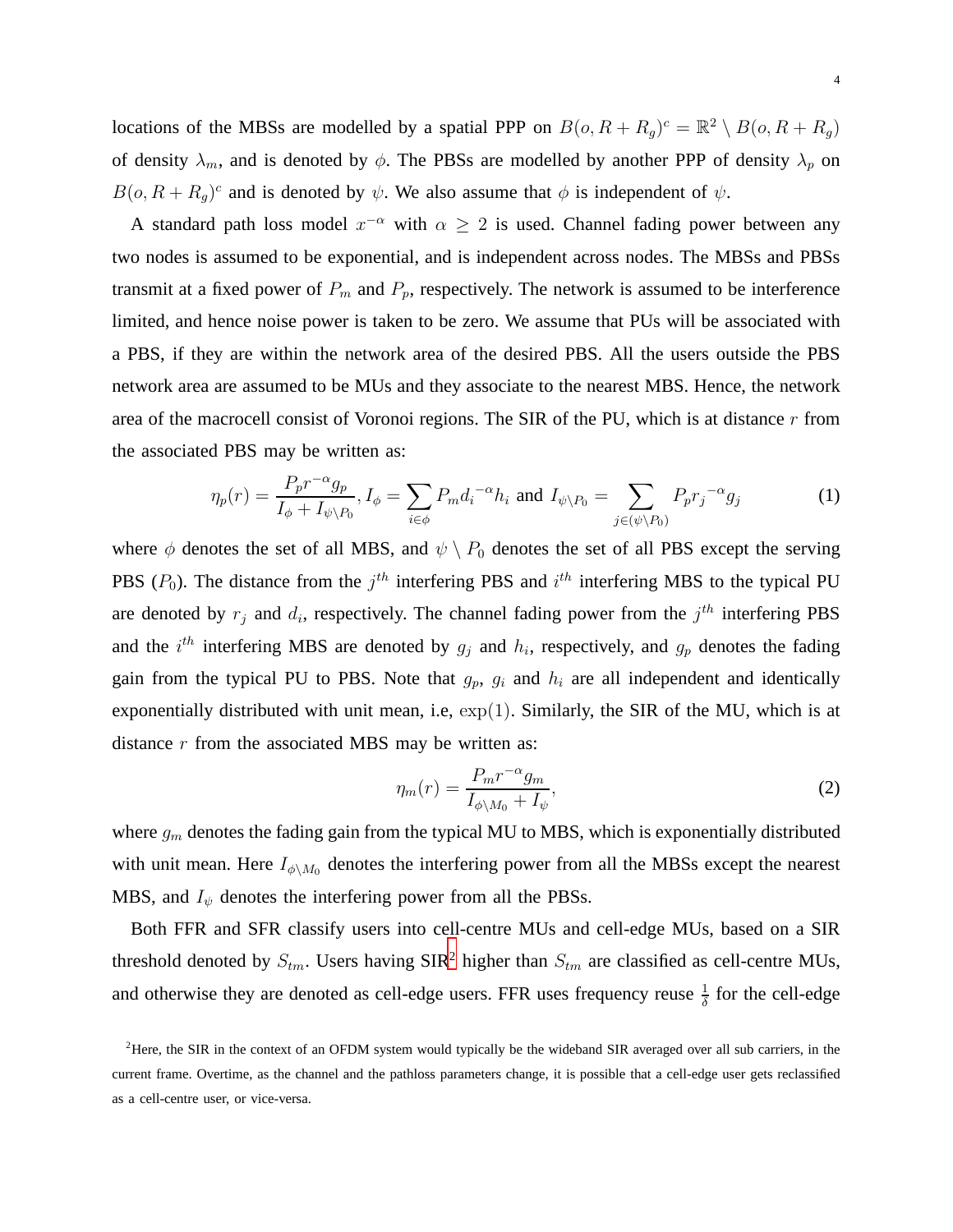MUs to boost up the SIR while providing unity frequency reuse to the cell-centre MUs. In other words, FFR need a total of  $\delta + 1$  sub-bands. One sub-band is used for the cell-centre users and one among  $\{1, \dots, \delta\}$  is chosen with equal probability which is used for the cell-edge users. However, SFR employs a reuse factor of  $\frac{1}{\delta}$  on the cell-edge, and utilizes the neighbouring frequency resources at the cell-centre as shown in Fig. [1.](#page-2-0) SFR also uses  $\beta > 1$  times higher transmit power for cell-edge MUs when compared to cell-centre MUs to enhance the performance of cell edge users.

### III. COVERAGE PROBABILITY

We consider a fixed picocell at the origin and compute the probability that a user within its cell is in coverage, i.e., the SIR of the user is greater than  $T$ . In other words, CP for the PU is defined as  $P_c = \mathbb{P}[\text{SIR} > T]$ . To find out the CP for the PU, we need to know the probability density function (pdf) of  $r$ , where  $r$  is the distance between typical PU to the tagged PBS. Assuming that the user distribution is uniform, the probability that a PU will be at distance  $r$ , given a radius R of the picocell is given by  $\frac{2r}{R^2}$ . Therefore, the pdf of r is,

$$
f_R(r) = \begin{cases} & \frac{2r}{R^2}, r \le R \\ & 0, r > R. \end{cases}
$$
 (3)

<span id="page-4-0"></span>The distance between the considered PU (which is a distance  $r$  from the PBS) and the interfering



Fig. 2: Network coverage area of the PBS that is considered for the lower bound. The circle centred around the PBS with radius  $R$  is the original network area.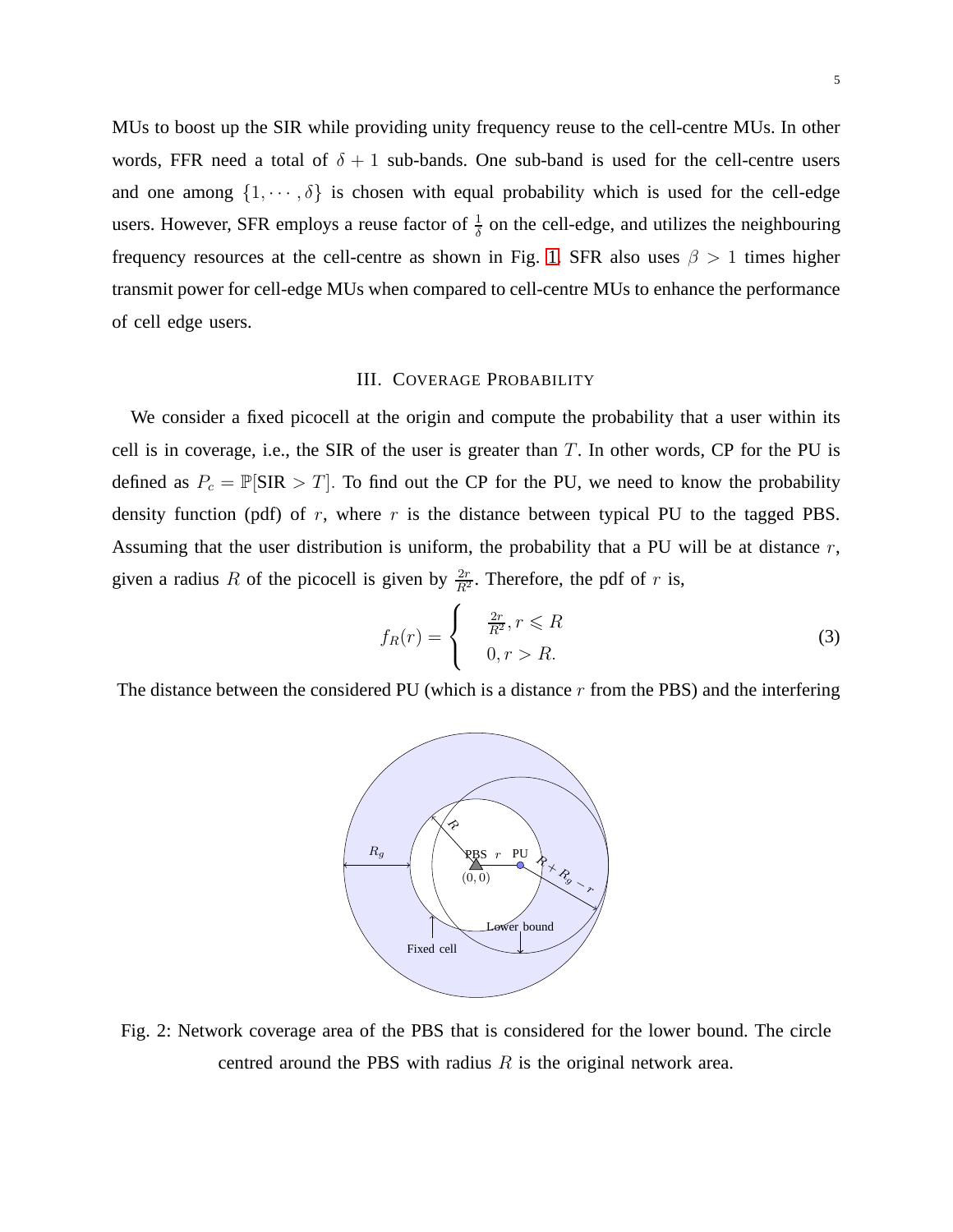base stations can vary from  $R + R_g - r$  to  $R + R_g + r$ . Deriving the exact expression is difficult since the user is not exactly centred at the origin [\[16\]](#page-20-8). Therefore, similar to [\[16\]](#page-20-8), we consider a picocell region of radius  $R + R_g - r$ , i.e., a ball of radius  $R + R_g - r$  around a PU, that gives an upper bound on the interference power as shown in Fig. [2.](#page-4-0) The suitable length for the guard region is discussed in [\[16\]](#page-20-8) where it is shown that guard region radius corresponding to the picocell should be  $R_g^{(p)} = R$  and that corresponding to the macrocell be  $R_g^{(m)} = (\frac{P_m}{P_p})^{\frac{1}{\alpha}} R$ . It has been assumed in [\[16\]](#page-20-8) that interference has two components: one interferer at the boundary of the guard region, and another interferers outside the guard region. We assume a sparse density for the picocell, and also the coverage radius of the picocell is considered to be small<sup>[3](#page-5-0)</sup>. In other words, we assume that  $\lambda_m < \lambda_p \ll \frac{1}{\pi(R)^2}$ . Intuitively, in such condition, there is very little chance that a dominant interferer to be located at the boundary of the guard region. Hence, we do not consider any interferer at the boundary of the guard edge region. We also observed that without considering an interferer at the boundary of the guard region, the analytical result matches better with the simulation results.

We now derive the CP of a typical PU when the macrocell employs FFR for the above deployment model.

**Lemma 1.** *The CP of a typical PU, using the centre frequency resources band*  $F_0$  *of the FFR in an interference limited scenario is given by*

$$
P_{f,c}(T) = \int_{r>0}^{R} \exp(-\pi r^2 T^{2/\alpha} K(r)) \frac{2r}{R^2} dr,
$$
 (4)

*where*

<span id="page-5-1"></span>
$$
K(r) = \left(\frac{P_m}{P_p}\right)^{2/\alpha} C(L_m(r), \alpha)\lambda_m + C(L_p(r), \alpha)\lambda_p.
$$
 (5)

$$
C(L_p(r), \alpha) = \frac{{}_2 F_1(1, \frac{\alpha-2}{\alpha}, 2 - \frac{2}{\alpha}, -\{L_p(r)\}^{\alpha})}{\alpha-2} \{L_p(r)\}^{2-\alpha} \text{ and } L_p(r) = \frac{R + R_g^{(p)} - r}{r}(T)^{-\frac{1}{\alpha}}.
$$

*Proof:* The proof is provided in the Appendix.

Here, the first term in  $K(r)$  is due the macrocell and second term is due to the interfering picocell. The expression derived in Lemma 1 is equivalent to the CP of PU in a conventional

<span id="page-5-0"></span><sup>&</sup>lt;sup>3</sup>In heterogeneous network, considered for 3GPP-LTE, picocell can use a range extension factor (bias in cell association SIR) which can greatly increase the coverage radius of the PBS. In our work we do not assume any such range expansion scheme at the PBS.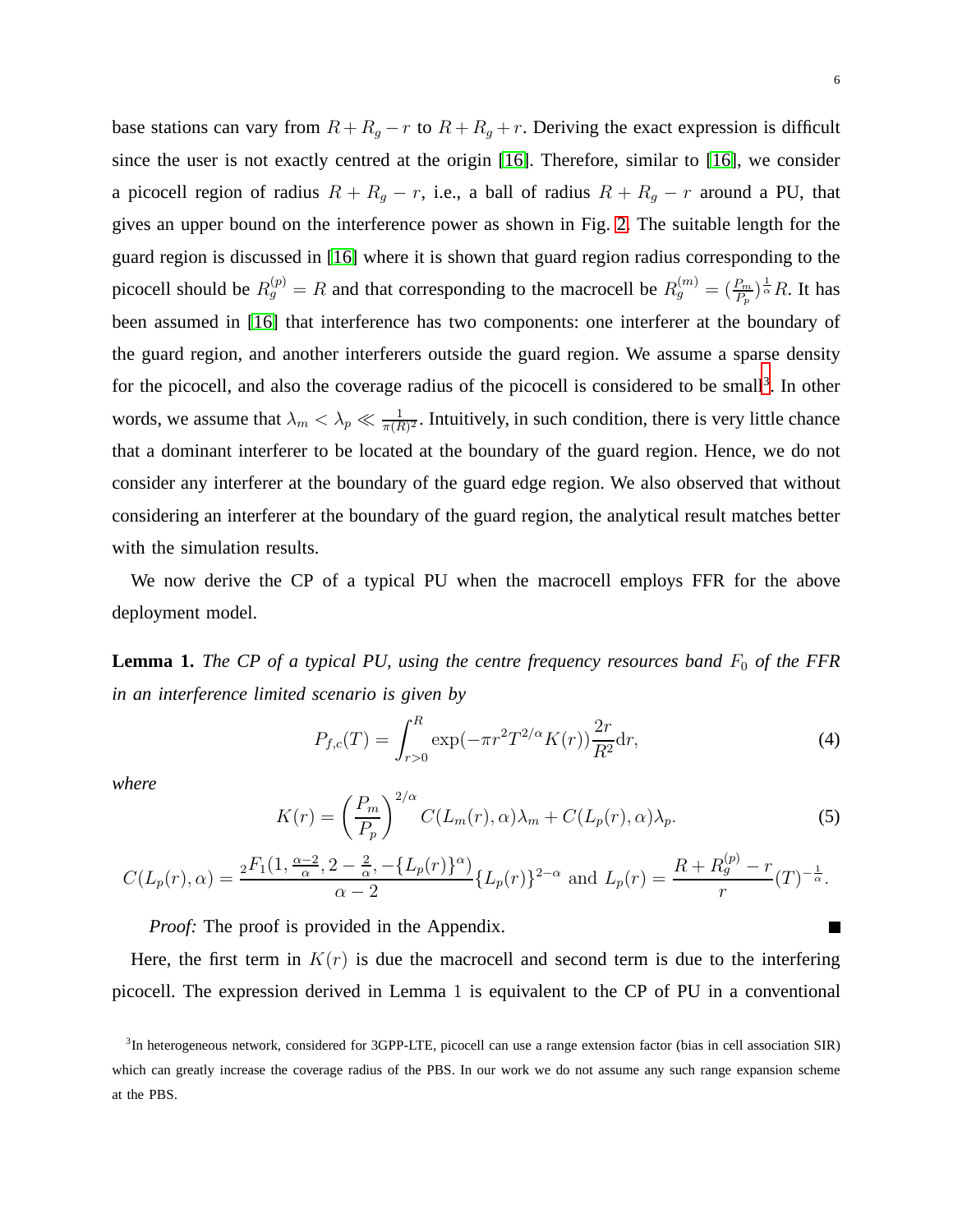scheme in which reuse one PBS and reuse one MBS both use the same frequency resource. Now, we consider the case when edge frequency resources of macrocell are used by PU. The CP of a typical PU, using the edge frequency resources band  $F_1$  of the FFR follows from Lemma 1 with a slight modification in the interference due to macrocell. Since FFR uses frequency reuse  $\frac{1}{\delta}$  for the cell edge users (i.e., it reuses a frequency sub-band from  $1, \dots, \delta$  with equal probability), the MBS interferers density will be "thinned version" of the original MBS interferers density seen by the PU [\[17\]](#page-20-9). In other words, the MBSs interferer density will be  $\frac{\lambda_m}{\delta}$  instead of  $\lambda_m$ . Hence, the CP of a typical PU, using the edge frequency resources band  $F_1$  of the FFR in an interference limited scenario is given by

<span id="page-6-1"></span>
$$
P_{f,e}(T) = \int_{r>0}^{R} \exp(-\pi r^2 T^{2/\alpha} \hat{K}(r)) \frac{2r}{R^2} dr,\tag{6}
$$

where

<span id="page-6-0"></span>
$$
\hat{K}(r) = \left(\frac{P_m}{P_p}\right)^{2/\alpha} C(L_m(r), \alpha) \frac{\lambda_m}{\delta} + C(L_f(r), \alpha) \lambda_p.
$$
\n(7)

Now we will derive the CP of PU when MBS uses FFR and PUs use the edge frequency resources of neighbouring cells. Here we assume that picocell connects to the nearest MBS via the back-haul. The distance between PU to the nearest macrocell is  $q$ . Using null probability, the pdf of  $q$  can be written as [\[17\]](#page-20-9)

$$
f_q(Q) = 2\pi \lambda q e^{-\lambda \pi (q^2 - (R_g^{(m)} + R - r)^2)}, \text{ where } q \ge R_g^{(m)} + R - r
$$
 (8)

**Lemma 2.** *The CP of a typical PU, using the edge frequency resources band*  $F_2$  *and*  $F_3$  *of the FFR (edge frequency resources band of the neighbouring macrocell) in an interference limited scenario is given by*

$$
P_{f,\hat{e}}(T) = \int_{r>0}^{R} \exp\{-\pi r^2(T)^{2/\alpha} C(L_p(r), \alpha)\lambda_p\} \mathbb{E}_q \left[ \exp\{-\pi r^2 \left(\frac{TP_m}{P_p}\right)^{2/\alpha} C(L_m(r, q), \alpha)\frac{\lambda_m}{\delta} \} \right] \frac{2r}{R^2} dr
$$
\n(9)

*Proof:* The proof is similar to that outlined for Lemma 1, except for the fact that there will be no interference from the nearest MBSs, and the density of MBSs interference will be thinned by δ. The Laplace transform of interference due to MBS when PU uses the neighbouring edge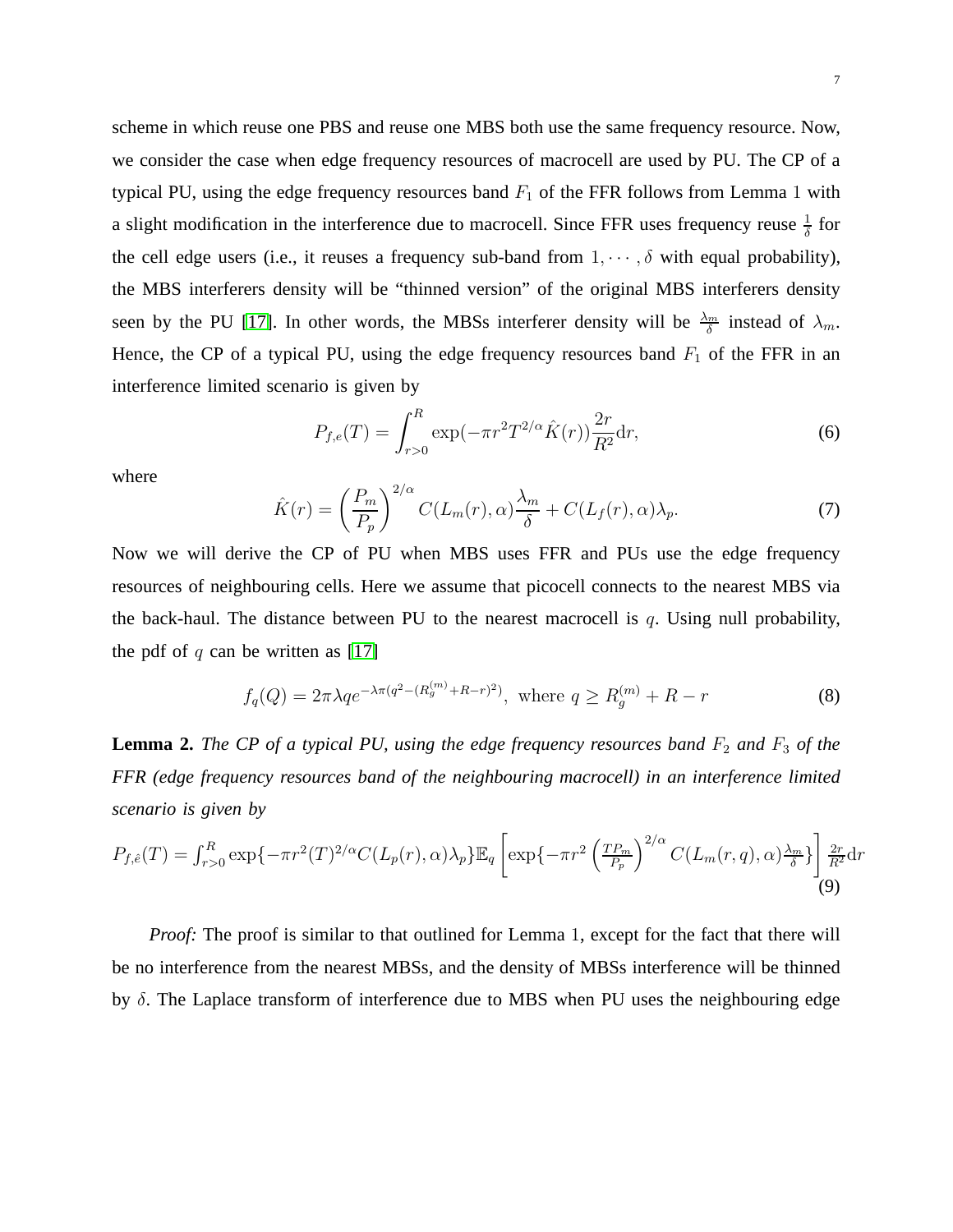frequency resources  $(\mathcal{L}_{\hat{I}_{\phi\backslash M_0}}(s))$  needs to be derived, and is given by

<span id="page-7-0"></span>
$$
\mathcal{L}_{\hat{I}_{\phi \setminus M_0}}(s) = \mathbb{E}_{\phi, h_i}[\exp(-s \sum_{i \in \phi/M_0} h_i d_i^{-\alpha})]
$$

$$
= \left[ \exp\left( -2\pi \frac{\lambda_m}{\delta} \int_q^{\infty} \frac{s x^{-\alpha}}{1 + s x^{-\alpha}} x dx \right) \right].
$$
(10)

The lower limit of the integration in [\(10\)](#page-7-0) is q due to the fact that all the interfering MBSs are at least a distance greater than q. Using a change of variable  $t = s^{-\frac{1}{\alpha}}x$ ,  $\mathcal{L}_{\hat{I}_{\phi\setminus M_0}}(s)$  can now be simplified as

$$
\mathcal{L}_{\hat{I}_{\phi\setminus M_0}}(s) = \left[ \exp\left( -2\pi \frac{\lambda_m}{\delta} s^{\frac{2}{\alpha}} \int_{L_m(q,r)}^{\infty} \frac{t}{1+t^{\alpha}} \mathrm{d}t \right) \right]
$$

where  $L_m(q,r) = \frac{q}{r} \left( T \frac{P_m}{P_p} \right)$  $P_p$  $\int_{-\infty}^{-\frac{1}{\alpha}}$ . Again,  $\mathcal{L}_{\hat{I}_{\phi\setminus M_0}}(s)$  can be further simplified as (see Appendix),

<span id="page-7-1"></span>
$$
\mathcal{L}_{\hat{I}_{\phi\backslash M_0}}(s) = \exp\{-\pi s^{2/\alpha} C(L_c(q, r), \alpha) \frac{\lambda_m}{\delta}\}\tag{11}
$$

where  $C(L_c(q, r), \alpha) = \frac{{}_2F_1(1, \frac{\alpha-2}{\alpha}, 2-\frac{2}{\alpha}, -L_c(q, r)^{\alpha})}{\alpha-2}$  $\frac{2-\frac{1}{\alpha},-L_c(q,r)^{\alpha})}{\alpha-2}L_c(q,r)^{2-\alpha}.$ 

We now start with a discussion on the impact of FFR scheme on the CP of the PU where we consider  $P_m = 46$ dBm,  $P_p = 30$ dBm,  $\lambda_m = 0.385/Km^2$ ,  $\lambda_p = 1.155/Km^2$   $\delta = 3$ ,  $\alpha = 4$ , and  $R = 200$  meters. Fig. [3](#page-8-0) shows the CP of PU when MBS uses FFR deployment. When the centre frequency resources of FFR are used in the picocell (this is the conventional scheme) then it gives the lowest CP due to the fact that PU experiences interference from all the MBSs. Using the edge frequency resources give a higher coverage than the centre frequency resource because of frequency reuse  $\frac{1}{\delta}$ . However, using the neighbouring edge frequency resource gives the maximum CP although it uses frequency reuse  $\frac{1}{\delta}$  due to the fact that there is no interference coming from the geographically nearest MBS. We would now like to analyse the impact of various FR allocation schemes in the picocell. In the next section, we propose two scheme for FR allocation and show their impact on the CP of PU and MU.

#### IV. PROPOSED FREQUENCY ALLOCATION SCHEMES FOR PU

We divide the PUs into two parts: cell-centre PUs and cell-edge PUs based on the SIR threshold  $(S_{tp})$ . The user seeing a SIR  $> S_{tp}$  is considered as cell-centre PU; else, the user is as a cell-edge PUs.

ш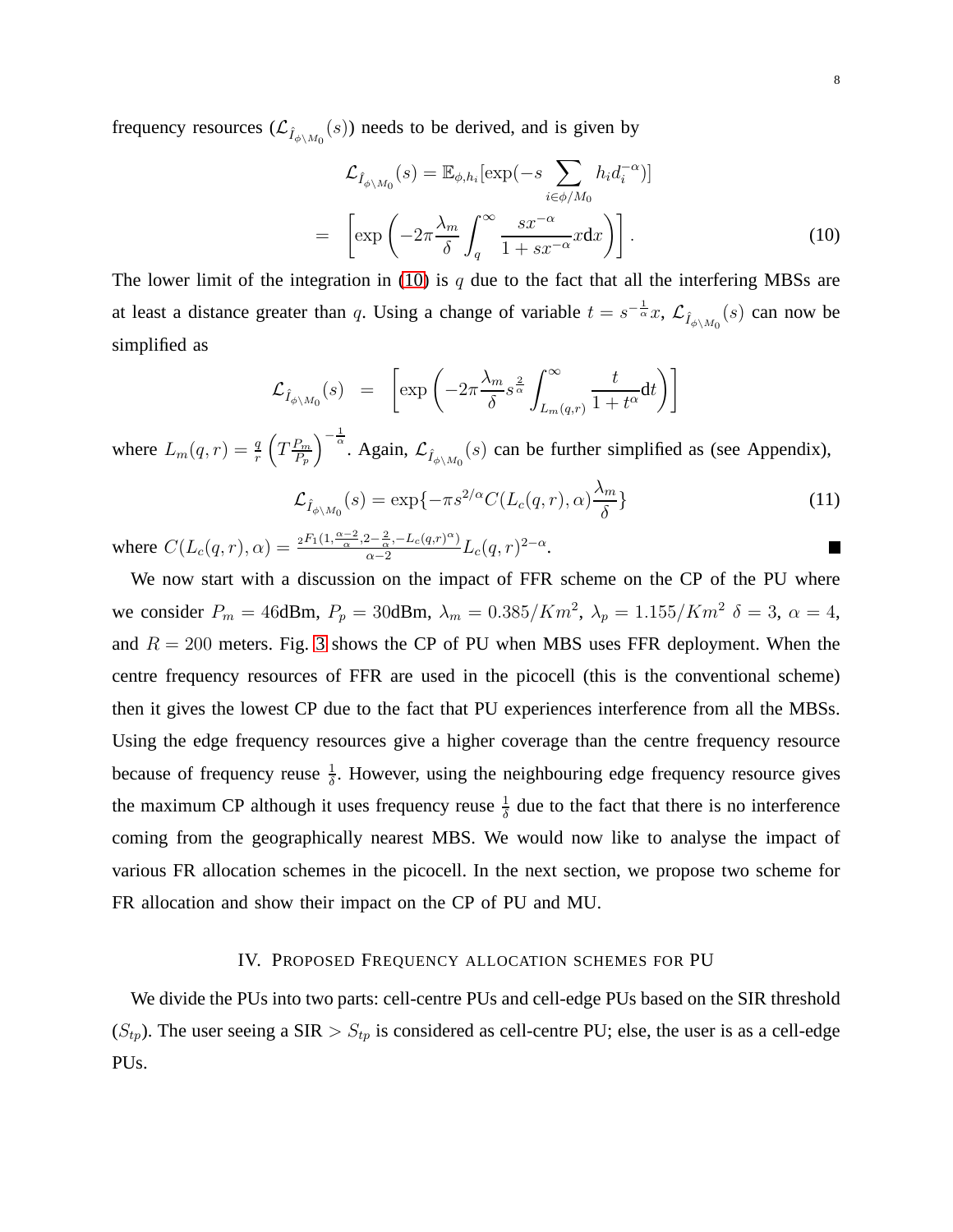<span id="page-8-0"></span>

Fig. 3: CP of pico user for FFR deployment in macrocell.

# *A. Proposed Scheme 1 for FFR*

R

In the proposed scheme 1 (PS1), considering the reference cell of FFR deployment in Fig[.1](#page-2-0) we allocate frequency  $F_0$  to the cell-centre PUs and frequency  $F_2$  and  $F_3$  to the cell-edge PUs. In other words, the centre frequency of macrocell will be used by cell-centre PUs, and neighbouring macro cell-edge frequencies would be used by cell-edge PUs. Now, we derive the CP of PUs when PS1 is used in the picocell. The CP of a typical PU, when PU uses PS1 is given by

$$
P_{ps1} = \int_{0}^{R} \left( P[\eta_p(r) > T | \eta_p(r) > S_{tp}] P[\eta_p(r) > S_{tp}] + P[\eta_p^e(r) > T | \eta_p(r) < S_{tp}] P[\eta_p(r) < S_{tp}] \right) \frac{2r}{R^2} \, \mathrm{d}r \tag{12}
$$

where  $\eta_p^e(r)$  denotes the SIR experienced by PU when PU uses neighbouring cell-edge frequencies. Here, the first term denotes the CP due to cell-centre PUs, and the second term denotes the CP due to cell-edge PUs. Note that

<span id="page-8-1"></span>
$$
P[\eta_p(r) > T | \eta_p(r) > S_t] P[\eta_p(r) > S_t] \stackrel{(g)}{=} P[\eta_p(r) > \max\{S_{tp}, T\}]
$$
\n(13)

Here  $(g)$  follows from the Bayes' rule. Since fading power is assumed to be independent across the sub-bands, one obtains,

<span id="page-8-2"></span>
$$
P[\eta_p^e(r) > T | \eta_p(r) < S_{tp}] = P[\eta_p^e(r) > T]
$$
\n(14)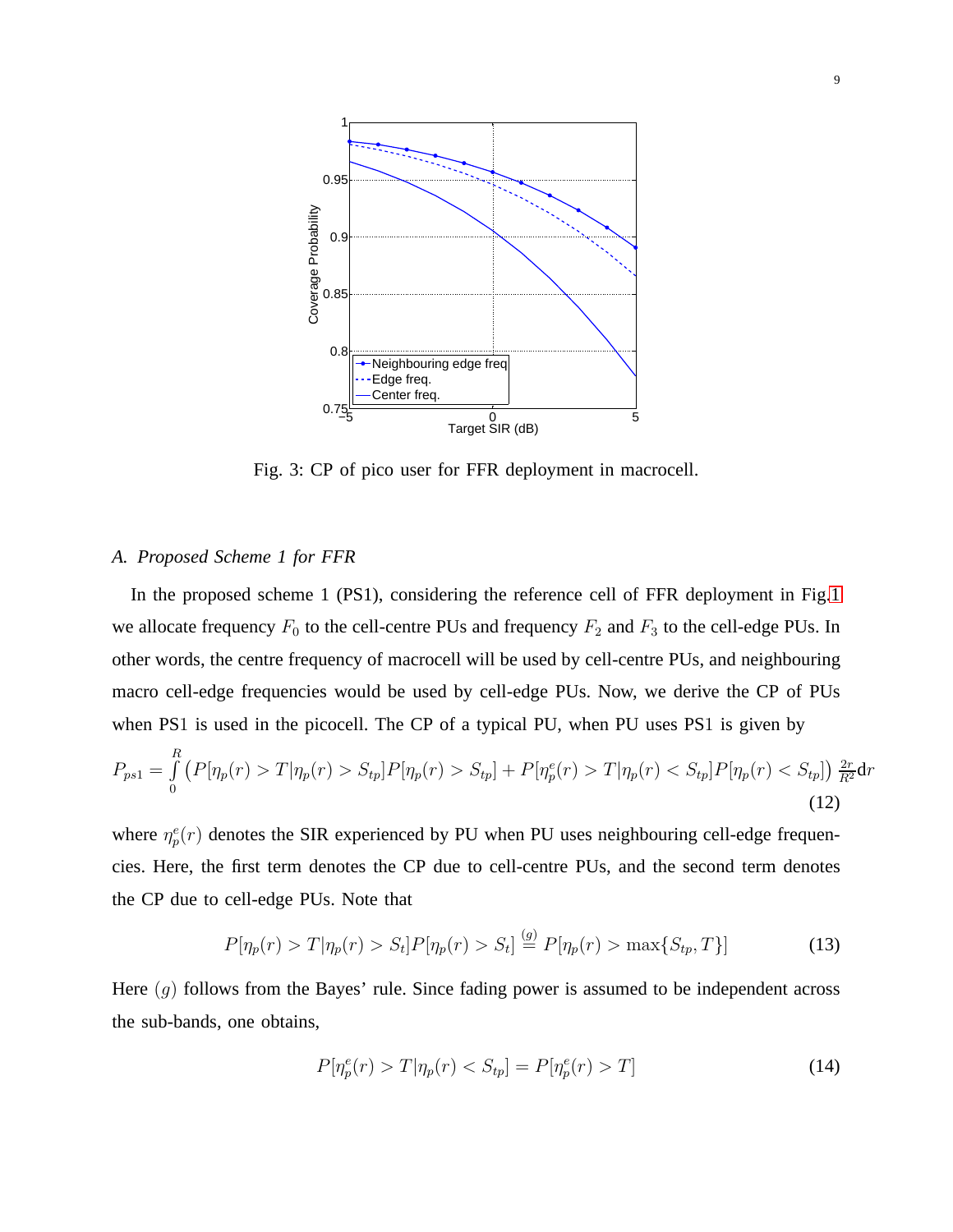Using [\(13\)](#page-8-1) and [\(14\)](#page-8-2),  $P_{Ps1}$  can be simplified as

<span id="page-9-0"></span>
$$
P_{ps1} = \int_{0}^{R} (P[\eta_p(r) > \max\{S_{tp}, T\}] + P[\eta_p^e(r) > T]P[\eta_p(r) < S_{tp}])\frac{2r}{R^2}dr
$$
 (15)

 $P[\eta_p(r) > T]$  has been derived in Lemma 1, and is given by

<span id="page-9-1"></span>
$$
P[\eta_p(r) > T] = \exp(-\pi r^2 T^{2/\alpha} K(r))
$$
\n(16)

where  $K(r)$  is defined in [\(5\)](#page-5-1). Also,  $P[\eta_p^e(r) > T]$  is derived in Lemma 2 and is given by

<span id="page-9-2"></span>
$$
P[\eta_p^e(r) > T] = \exp\{-\pi r^2(T)^{2/\alpha} C(L_p(r), \alpha) \lambda_p\} \mathbb{E}_q \left[ \exp\{-\pi r^2 \left(\frac{T P_m}{P_p}\right)^{2/\alpha} C(L_m(r, q), \alpha) \frac{\lambda_m}{\delta} \} \right] \tag{17}
$$

Using [\(15\)](#page-9-0), [\(16\)](#page-9-1) and [\(17\)](#page-9-2),  $P_{ps1}$  can be evaluated.

### *B. Proposed Scheme 2 for FFR*

In the second scheme (PS2), again with reference to the FFR as depicted in Fig. [1,](#page-2-0) we allocate frequency  $F_1$  to the cell-centre PUs and frequency  $F_2$  and  $F_3$  to the cell-edge PUs. Thus, the edge frequency of macrocell will be used by cell-centre PUs and the neighbouring cell-edge frequencies would be used by cell-edge PUs. The CP of PS2 is directly follows from the CP of PS1 derived in the previous section except for the fact that instead of  $K(r)$  in [\(16\)](#page-9-1),  $\hat{K}(r)$  (given in [\(7\)](#page-6-0)) will be used since the edge frequency of FFR is used by the cell-centre PU.

Now, our focus will be on the CP of cell-edge MUs when PS2 is used in picocell. First we derive the CP of cell-edge MUs when macrocell uses FFR and there is no picocell. Although it is already been derived in [\[18,](#page-20-10) Theorem 2], it will be seen that our derived expression is simpler to evaluate, and matches with the simulation result. The CP of cell-edge MUs at a distance  $r$ from the BS is given by

$$
P_{ed}(r) = P[\hat{\eta}(r) > T | \eta(r) < S_{tm}].\tag{18}
$$

Here  $\eta(r)$  denote the SIR experienced by MU when it uses centre frequency, and  $\hat{\eta}(r)$  denotes the SIR experienced by MU when it uses cell-edge frequency and the picocell is absent. Since fading power is assumed to be independent across the sub-bands,

<span id="page-9-3"></span>
$$
P[\hat{\eta}(r) > T | \eta(r) < S_{tm}] = P[\hat{\eta}(r) > T] \tag{19}
$$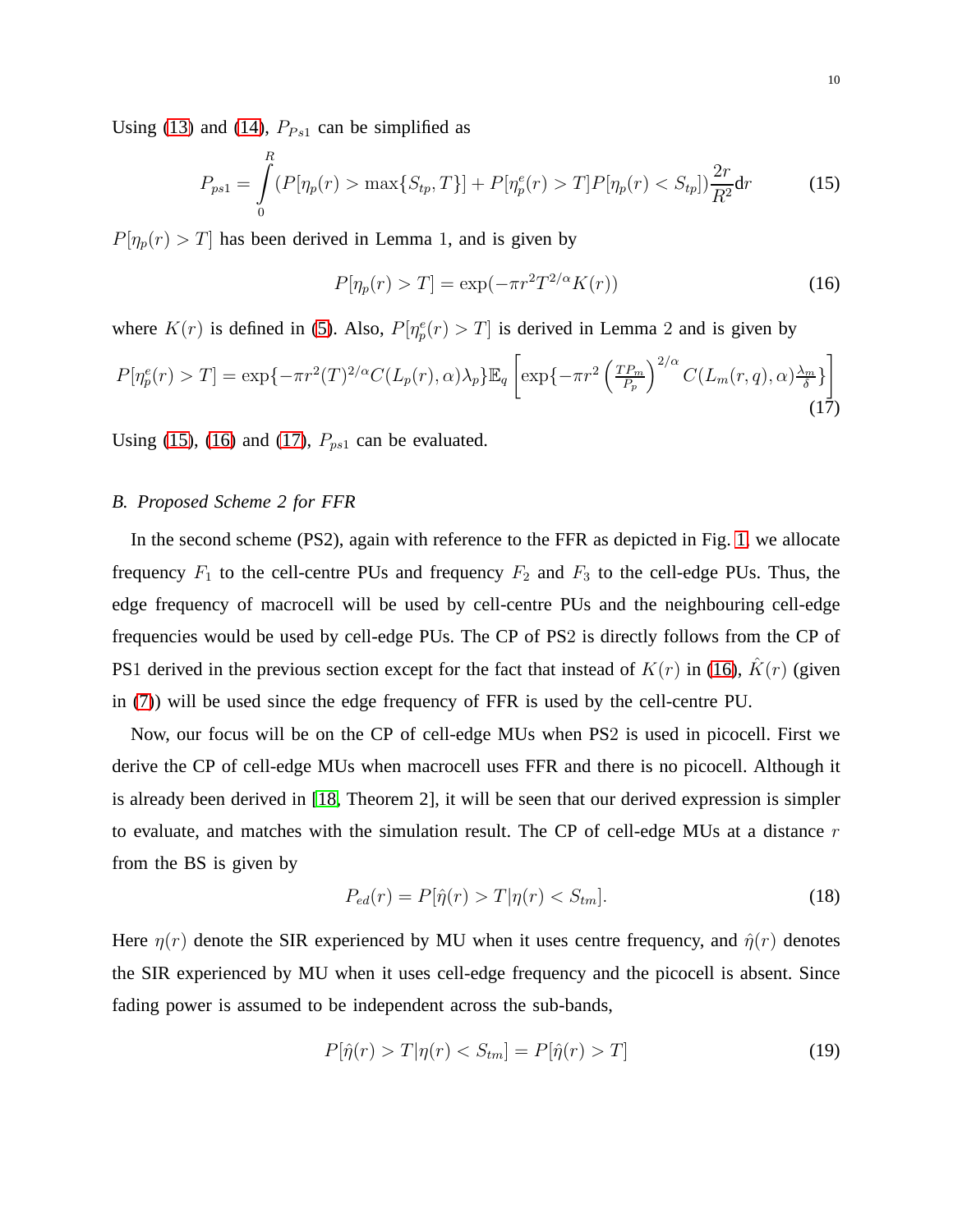The CP of a typical cell-edge MU is then given by

<span id="page-10-0"></span>
$$
P_{ed} = \frac{\int\limits_{0}^{\infty} P[\hat{\eta}(r) > T | \eta(r) < S_{tm}] P[\eta(r) < S_{tm}] f_R(r) \text{d}r}{\int\limits_{0}^{\infty} P[\eta(r) < S_{tm}] f_R(r) \text{d}r} \tag{20}
$$

where  $f_R(r)$  is the pdf of r (which is the distance between user and the nearest MBS), and is given by [\[17\]](#page-20-9)

$$
f_r(R) = 2\pi\lambda r e^{-\lambda\pi r^2}, r > 0
$$
\n(21)

Using [\(19\)](#page-9-3),  $P_{ed}$  in [\(20\)](#page-10-0) can be simplified as

$$
P_{ed} = \frac{\int\limits_{0}^{\infty} P[\hat{\eta}(r) > T] P[\eta(r) < S_{tm}] f_R(r) \mathrm{d}r}{\int\limits_{0}^{\infty} P[\eta(r) < S_{tm}] f_R(r) \mathrm{d}r}
$$
(22)

In [\[17\]](#page-20-9), it has been shown that

<span id="page-10-1"></span>
$$
P[\eta(r) > T] = e^{-\pi \lambda r^2 \rho(T,1)} \text{ and } P[\hat{\eta}(r) > T] = e^{-\pi \lambda r^2 \rho(T,\delta)}
$$
(23)

where

$$
\rho(T,\delta) = \frac{T^{\frac{2}{\alpha}}}{\delta} \int_{T^{-2/\alpha}}^{\infty} \frac{1}{1 + u^{\alpha/2}} du = \frac{2T}{\delta(\alpha - 2)} {}_2F_1(1, \frac{\alpha - 2}{\alpha}, 2 - \frac{2}{\alpha}, -T)
$$

Thus,  $P_{ed}$  can be further simplified to

$$
P_{ed} = \frac{2\pi\lambda_m \int\limits_0^{\infty} r e^{-\pi\lambda_m r^2} e^{-\pi\lambda_m r^2 \rho(T,\delta)} (1 - e^{-\pi\lambda_m r^2 \rho(S_{tm},1)}) dr}{2\pi\lambda_m \int\limits_0^{\infty} r e^{-\pi\lambda_m r^2} (1 - e^{-\pi\lambda_m r^2 \rho(S_{tm},1)}) dr}
$$
(24)

Solving the integrals,  $P_{ed}$  can be rewritten as

$$
P_{ed} = \frac{\frac{1}{1+\rho(T,\delta)} - \frac{1}{1+\rho(T,\delta)+\rho(S_{tm},1)}}{1 - \frac{1}{1+\rho(S_{tm},1)}} = \frac{1+\rho(S_{tm},1)}{(1+\rho(T,\delta))(1+\rho(T,\delta)+\rho(S_{tm},1))}
$$
(25)

Now, we derive the CP of cell-edge MUs when PS2 is used in the picocell, and the macrocell employs FFR. The CP of cell-edge MUs at a distance  $r$  from the BS is given by

$$
P_{ed,ps2}(r) = P[\hat{\eta}_m(r) > T | \eta_m(r) < S_{tm}]
$$
\n(26)

and  $\hat{\eta}_m(r)$  denotes the SIR experienced by MU when it uses FR $\delta$ , and the picocell uses the PS2. Since fading power is assumed to be independent, we have

$$
P[\hat{\eta}_m(r) > T | \eta_m(r) < S_{tm}] = P[\hat{\eta}_m(r) > T] \tag{27}
$$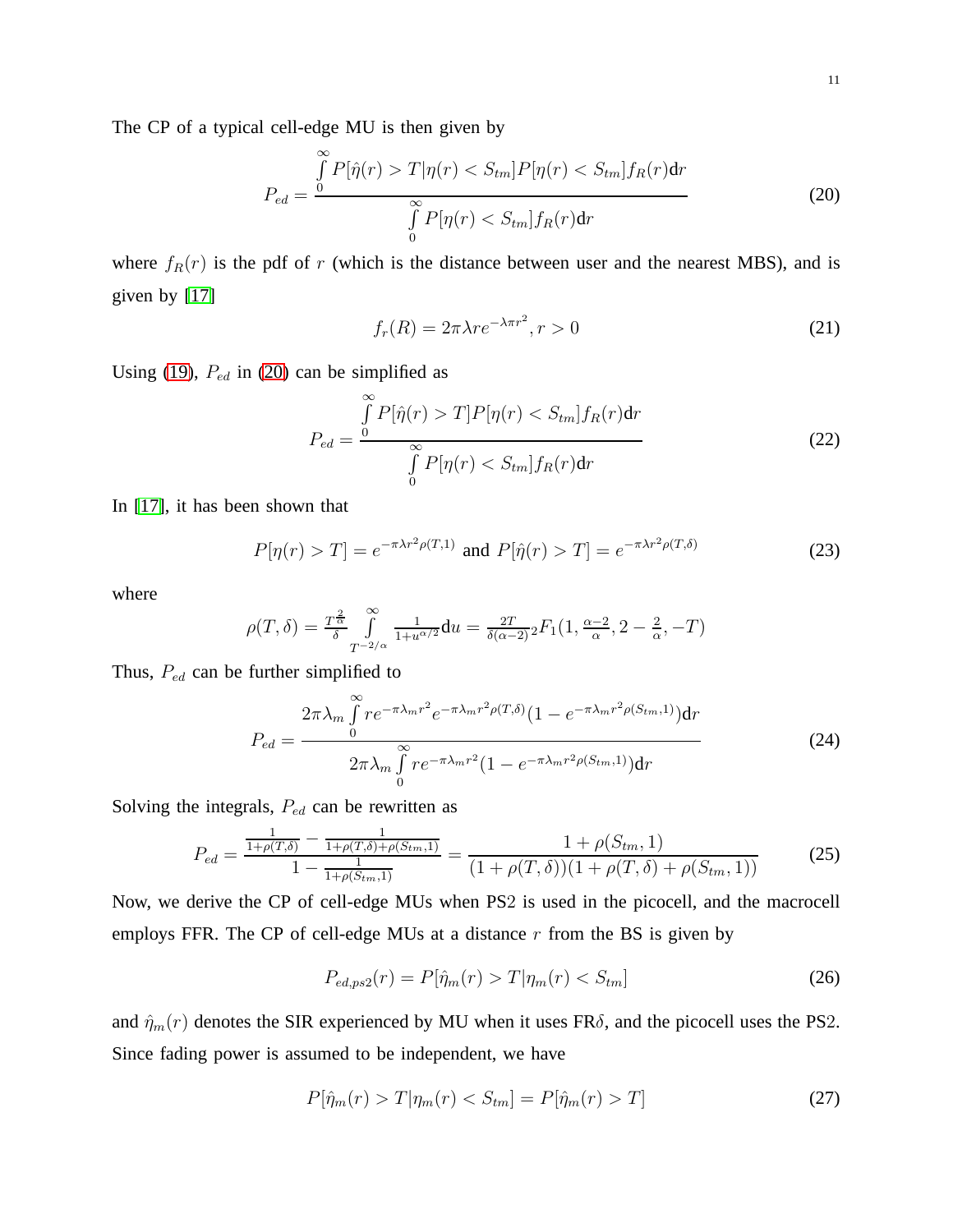The CP of a typical cell-edge MU is then given by

$$
P_{ed,ps2} = \frac{\int\limits_{0}^{\infty} P[\hat{\eta}_m(r) > T] P[\eta_m(r) < S_{tm}] f_R(r) \text{d}r}{\int\limits_{0}^{\infty} P[\eta_m(r) < S_{tm}] f_R(r) \text{d}r} \tag{28}
$$

Note that

$$
P[\hat{\eta}_m(r) > T] = \mathbb{P}\left[\frac{g_m r^{-\alpha}}{\hat{I}_{\phi \setminus M_0} + \frac{P_p}{P_m} I_{\psi}} > T \middle| r \right],
$$

$$
= \mathbb{P}\left[g_m > Tr^{\alpha}\left(\hat{I}_{\phi\backslash M_0} + \frac{P_p}{P_m}I_{\psi}\right)\right] = \mathcal{L}_{\hat{I}_{\phi\backslash M_0}}(Tr^{\alpha})\mathcal{L}_{\mathcal{I}_{\psi}}\left(\frac{P_p}{P_m}Tr^{\alpha}\right),\tag{29}
$$

We know from [\(23\)](#page-10-1) that  $\mathcal{L}_{\hat{I}_{\phi\setminus M_0}}(s) = P[\hat{\eta}(r) > T] = e^{-\pi\lambda_m r^2 \rho(T,\delta)}$ , and

<span id="page-11-0"></span>
$$
\mathcal{L}_{I_{\psi}}(s) = \mathbb{E}_{\psi, g_j} \left[ \exp \left( -s \sum_{j \in \psi} g_j r_j^{-\alpha} \right) \right]
$$
\n
$$
\stackrel{\text{(h)}}{=} \exp \left( -2\pi \lambda_p \int_R^{\infty} \frac{s x^{-\alpha}}{1 + s x^{-\alpha}} x \, dx \right)
$$
\n
$$
= \exp \left( -2\pi \lambda_p s^{\frac{2}{\alpha}} \int_{L_m(r)}^{\infty} \frac{t}{1 + t^{\alpha}} \, dt \right)
$$
\n
$$
= \exp \left\{ -\pi s^{2/\alpha} C(L_m(r), \alpha) \lambda_p \right\}
$$
\n(31)

where  $L_m(r) = \frac{R}{r}(T)^{-\frac{1}{\alpha}}$ . The lower limit of the integral in (h) is R because of the fact that all the interfering PBS are at least a distance greater than  $R$ . Thus, the CP of a typical cell-edge MU is given by

$$
P_{ed,ps2} = \frac{2\pi\lambda_m \int_0^\infty e^{-\pi\lambda_m r^2} e^{-\pi\lambda_m r^2 \rho(T,\delta)} \exp\{-\pi(\frac{P_p T}{P_m})^{\frac{2}{\alpha}} r^2 C(L_m(r),\alpha)\lambda_p\} (1 - e^{-\pi\lambda_m r^2 \rho(S_{tm},1)}) dr}{1 - \frac{1}{1 + \rho(S_{tm},1)}}
$$
(32)

We now derive the CP of cell-centre MU. The CP of cell-centre MU without picocell is given in [\[18,](#page-20-10) Theorem 3]. The CP of cell-centre MU when PS1 is used in the picocell is given by

$$
P_{cen, ps1} = \frac{\int_{0}^{\infty} P[\eta_m(r) > \max\{S_{tm}, T\}] f_R(r)}{\int_{0}^{\infty} P[\eta_m(r) > T] f_R(r)}
$$
(33)

Note that

$$
P[\eta_m(r) > T] = \mathbb{P}\left[\frac{g_m r^{-\alpha}}{I_{\phi\backslash M_0} + \frac{P_p}{P_m} I_{\psi}} > T\right] = \mathcal{L}_{I_{\phi\backslash M_0}}(Tr^{\alpha}) \mathcal{L}_{\mathcal{I}_{\psi}}(\frac{P_p}{P_m} Tr^{\alpha}),
$$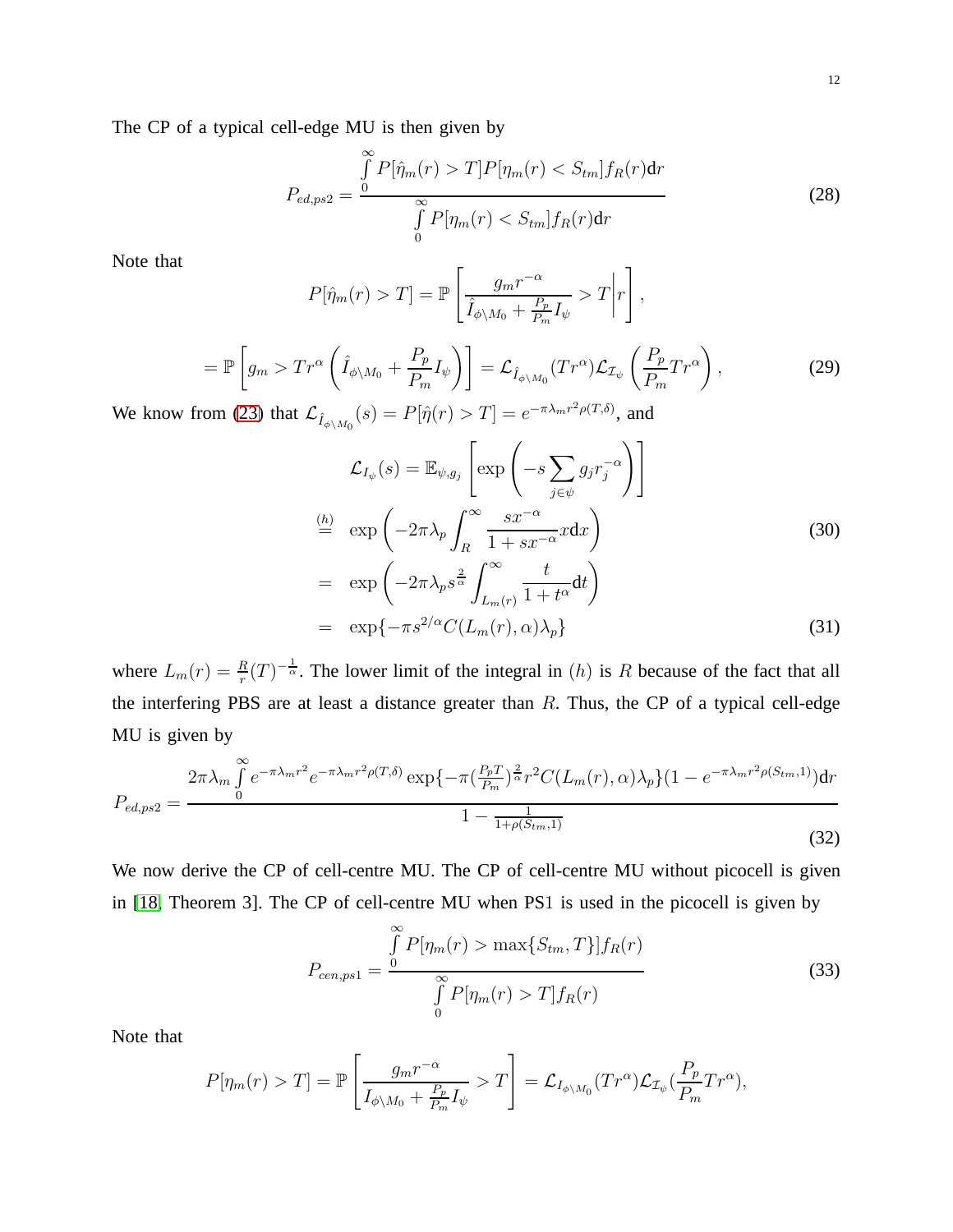We know from [\(31\)](#page-11-0),  $\mathcal{L}_{\mathcal{I}_{\psi}}(\frac{P_p}{P_m})$  $\frac{P_p}{P_m}Tr^{\alpha}$ ) = exp{ $-\pi(\frac{P_pT}{P_m})$  $\frac{P_p T}{P_m})^{\frac{2}{\alpha}} r^2 C(L_p(r), \alpha) \lambda_p \}$  and  $\mathcal{L}_{I_{\phi \setminus M_0}}(Tr^{\alpha}) =$  $P[\eta(r) > T] = e^{-\pi \lambda_m r^2 \rho(T,1)}$  from [\(23\)](#page-10-1), and hence CP of cell-centre MU can be derived. The CP of cell-centre MU does not change when PS2 is used in the picocell, since PS2 does not use centre frequency resources.

## *C. Average Rate*

In this subsection, we derive average rate for both the schemes. The average rate  $R$  can be written as

$$
R = E[\ln(1 + \text{SIR})] = \int_{t>0} P[\ln(1 + \text{SIR}) > t]dt.
$$

Using the fact that  $ln(1 + SIR)$  is a monotonic increasing function for SIR, one obtains,

$$
R = \int_{t>0} P[\text{SIR} > e^t - 1] \text{d}t. \tag{34}
$$

This is equivalent to computing CP for  $T = e^t - 1$  and integrating it over t. The CP for the PS1 is given in [\(15\)](#page-9-0), and thus the average rate of PU in PS1 is given by

$$
R_{ps1} = \int_{t>0} \left( \int_0^R (P[\eta_p(r) > \max\{S_{tp}, e^t - 1\}] + P[\hat{\eta}_p(r) > e^t - 1] P[\eta_p(r) < S_{tp}]) \frac{2r}{R^2} dr \right) dt
$$
\n(35)

where  $P[\eta_p(r) > T]$  and  $P[\hat{\eta}_p(r) > T]$  are given in [\(16\)](#page-9-1) and [\(17\)](#page-9-2), respectively. Similarly, the average rate of PU in PS2 can be derived. In order to choose  $S_{tp}$ , we define the sub-bands allocation to the MU and PU. Here, based on the SIR threshold sub-bands allocation can be done [\[22\]](#page-21-0) [\[18\]](#page-20-10). In other words,

$$
N_c = P[\eta_m > S_{tm}]N_t \text{ and } N_e = \frac{N_t - N_c}{3}
$$
 (36)

where  $N_t = F_0 + F_1 + F_2 + F_3$ ,  $N_c = F_0$ , and  $N_e = F_1 = F_2 = F_3$ , denote the total sub-bands, centre sub-bands, and the edge sub-bands, respectively. Since PS1 allocates the centre frequency band of the macrocell to the cell-centre PUs,  $S_{tp}$  for the PS1 can be chosen such that

$$
P_{f,c}(S_{tp}) = \frac{N_c}{N_t} \tag{37}
$$

Here,  $P_{f,c}(S_{tp})$  is derived in Lemma 1, Similarly, the  $S_{tp}$  for the PS2 can be chosen such that

$$
P_{f,e}(S_{tp}) = \frac{N_e}{N_t},\tag{38}
$$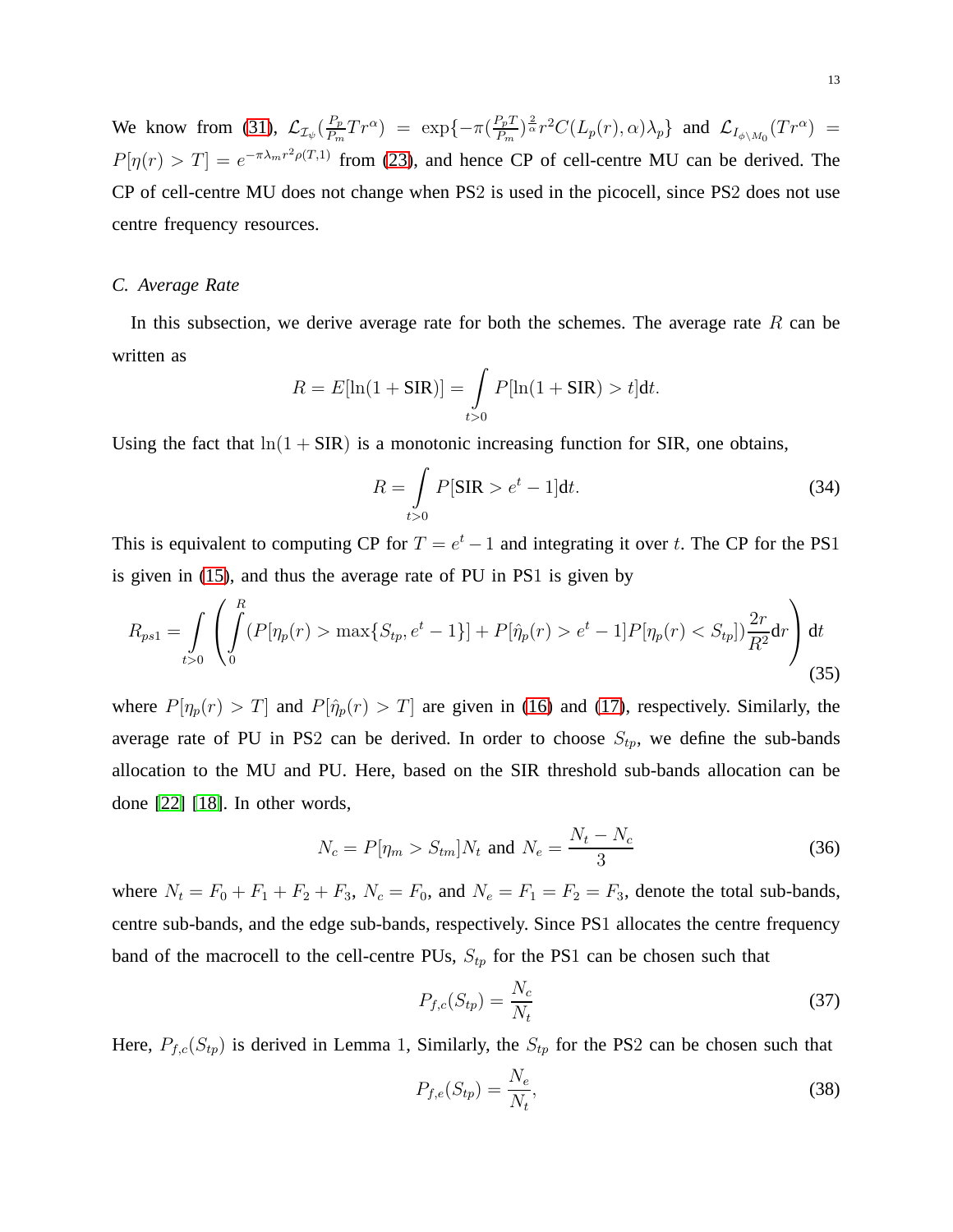where  $P_{f,e}(S_{tp})$  is given by [\(6\)](#page-6-1). To compare the average rate for both the schemes, we define a normalized average rate which is average rate times the fraction of the total sub-bands used in that particular scheme. In other words, the normalized average rate of PS1 is  $\frac{R_{ps1}(F_0 + F_2 + F_3)}{N_t}$ , and similarly the normalized average rate of PS2 is  $\frac{R_{ps2}(F_1 + F_2 + F_3)}{N_t}$ .

# *D. Analysis and Comparison of PS1 and PS2 for FFR*

<span id="page-13-0"></span>In this subsection, we analyse the performance of PS1 and PS2 and compare both these schemes. Fig. [4](#page-13-0) shows the CP of PU when picocell uses either PS1 or PS2, and it also plots the CP of the conventional scheme. Here again we take  $P_m = 46$ dBm,  $P_p = 30$ dBm,  $\lambda_m = 0.385/Km^2$ ,  $\lambda_p = 1.155/Km^2$   $\delta = 3$ , and  $R = 200$  meters It can be seen that PS2 provides better CP than PS1, and both have a significantly better performance when compared to the conventional scheme.



Fig. 4: CP of pico user for the proposed schemes. Here  $S_{tp} = 3$ dB and  $\alpha = 4$ .

We will now study the impact of the proposed schemes on the CP of the MUs. Fig. [8](#page-17-0) shows the CP of cell-edge MUs for three cases:  $(i)$  when there is no picocell,  $(ii)$  when picocell uses PS1, and *(iii)* when picocell use PS2. Here, the CP of cell-edge MU when picocell uses PS1 is plotted using simulation. It can be observed that the CP of cell-edge MU is lowest when PS2 is used in the picocell. The CP of cell-edge MU when there is no picocell is highest followed by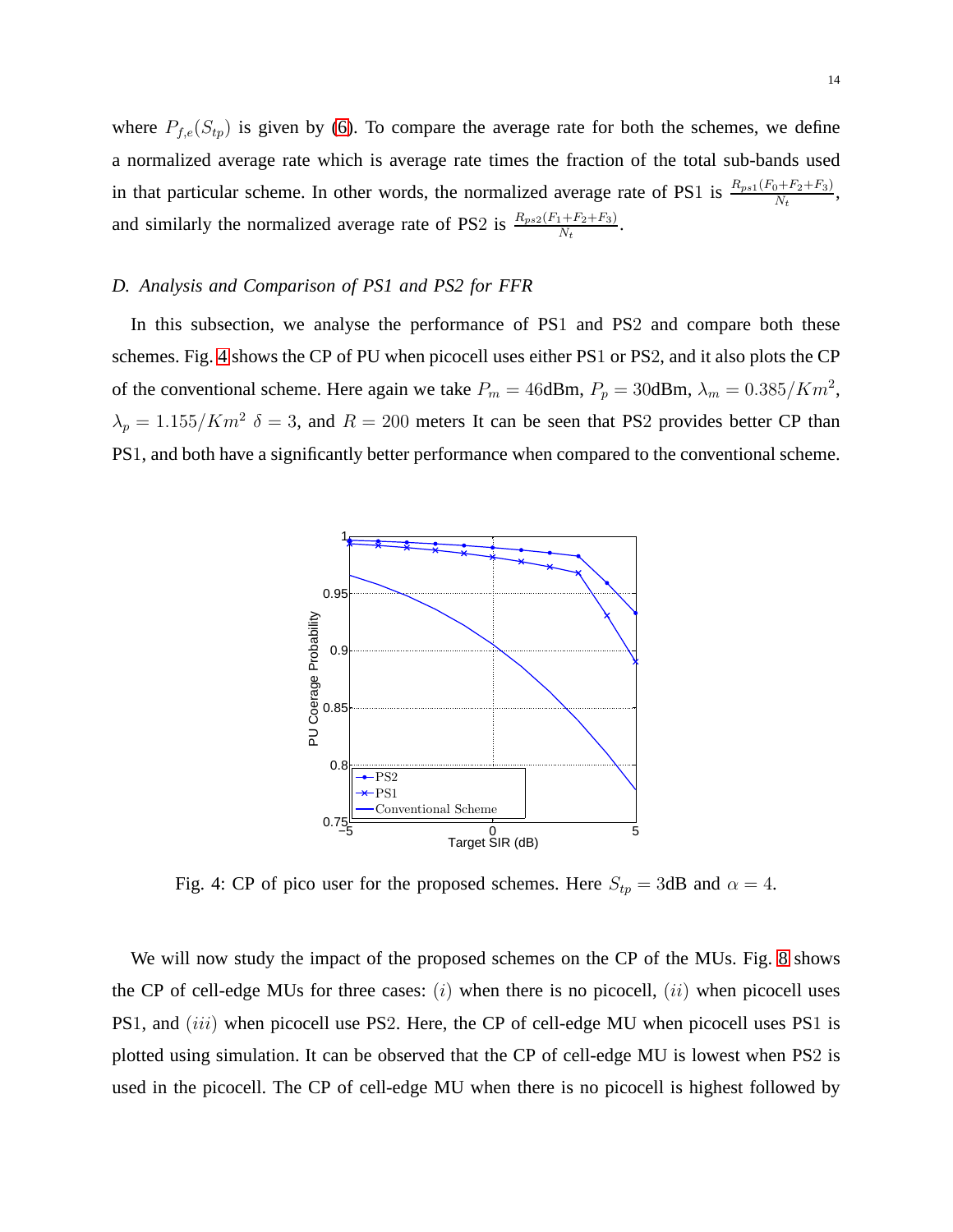

Fig. 5: CP of cell-edge MUs where picocell are using different proposed schemes. Here  $S_{tm} = 0$ dB and  $\alpha = 3.2$ .

when PS1 is used in the picocell. Fig. [6](#page-15-0) show the impact of proposed schemes on the centre CP. The CP of cell-centre degrades when picocell uses PS1. However, there is no impact of PS2 on the CP of the cell-centre MU, since PS2 does not use cell-centre resources at the picocells. Fig. [7](#page-16-0) plots the normalized average rate with respect to SIR threshold of macrocell. It can be seen that as  $S_{tm}$  increases, centre frequency of macrocell  $(N_c)$  decreases, i.e., the sub-bands of picocell for PS1 decreases and the sub-bands of picocell for PS2 increases. Hence, the normalized average rate of PS1 decreases and the normalized average rate of PS2 increases.

Based on the above results, we see that in FFR deployments, both PS1 and PS2 have an advantage over the conventional scheme, but neither of them is uniformly better than the other. Then, the question arises which of these two schemes should the operator use in the picocell? We provide following guidelines that could help this choice:

- 1) Depending on the SIR threshold chosen for the macrocell, PS1 or PS2 can be selected.
- 2) The proposed schemes allocation could also depend on the MUs around the picocell. If cell-edge MUs around one particular picocell are higher then that picocell should use the PS2 rather PS1 and vice versa.
- 3) It could also depend on the location of picocell with respect to nearest macrocell. It is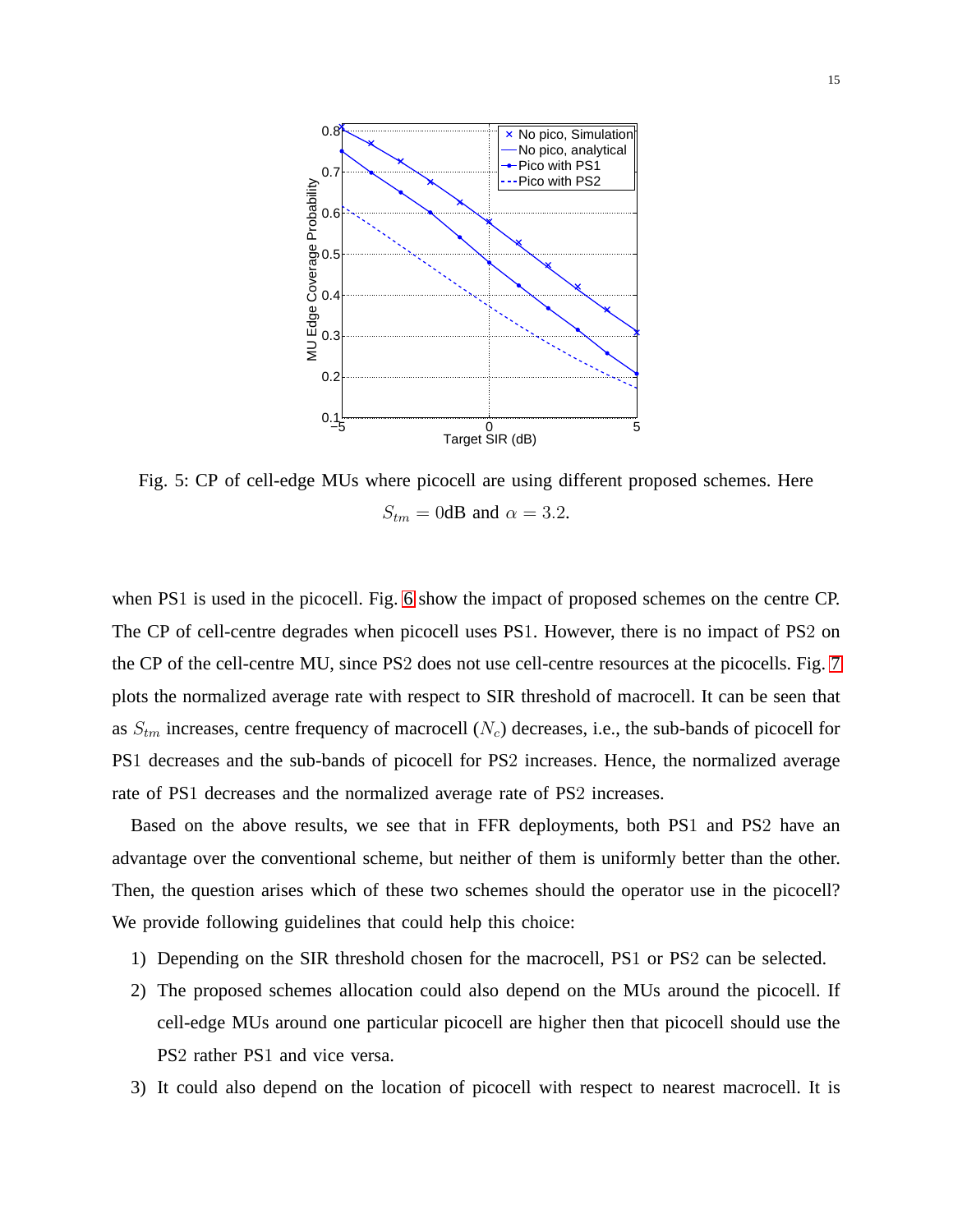<span id="page-15-0"></span>

Fig. 6: CP of cell-centre MUs where picocell uses different proposed schemes. Here  $S_{tm} = 0$ dB and  $\alpha = 3.2$ .

seen by simulation that as picocell location moves towards the edge of nearest macrocell, the gap between the CP of PU corresponding to PS1 and PS2 increases. In other words, the CP of PU corresponding to PS2 is much higher than the CP of PU corresponding to PS1 when picocell location is at the edge of macrocell. Hence, depending on the location of picocell, proposed scheme selection can be made.

## V. FREQUENCY ALLOCATION FOR PU WHEN MBS EMPLOY SFR

In this section, we first derive the CP for PU when MBS employ SFR. In order to calculate the CP of PU when MBS uses SFR, we divide the interference due to MBSs into two parts: interference due to the nearest MBS, and the interference due to all the remaining MBSs. The effective interference power due to all remaining MBSs is denoted by  $\eta P_m$ , where as in [\[18\]](#page-20-10),  $\eta = \frac{\delta - 1 + \beta}{\delta}$  $\frac{1+\beta}{\delta}$ .

**Lemma 3.** *The CP of a typical PU, using the centre frequency resources band*  $F_2$  *or*  $F_3$  *of the*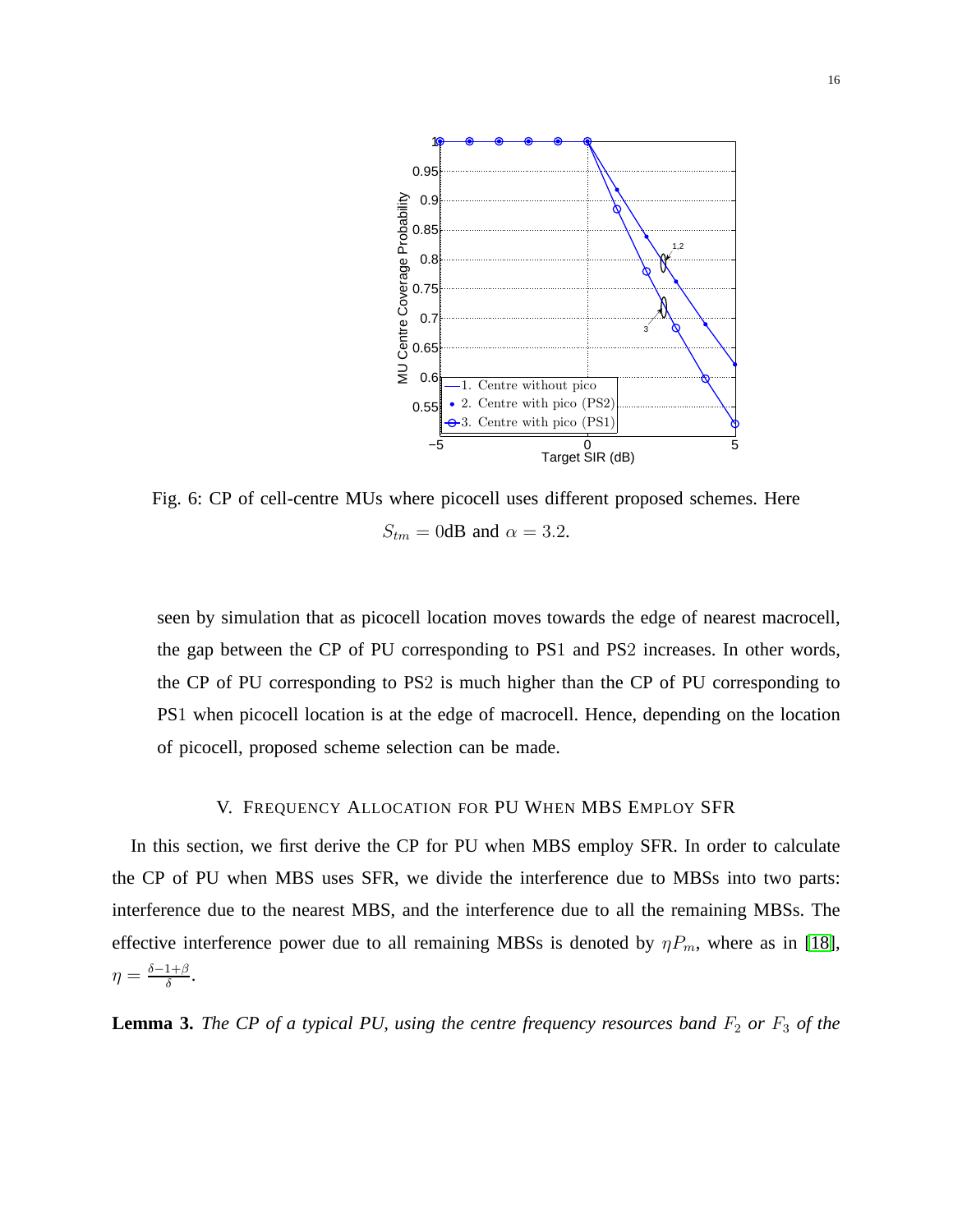<span id="page-16-0"></span>

Fig. 7: Normalized average rate of PU. Here  $\alpha = 4$ .

*SFR for an interference limited scenario is given by*

<span id="page-16-2"></span>
$$
P_{s,c}(T) = \int_{r>0}^{R} \frac{2r}{R^2} \exp\{-\pi r^2(T)^{2/\alpha} C(L_p(r), \alpha)\lambda_p\} \mathbb{E}_q \left[\frac{P_p}{P_p + Tr^{\alpha} P_m q^{-\alpha}} e^{\{-\pi r^2 \left(\frac{\eta T P_m}{P_p}\right)^{2/\alpha} C(L_c(r), \alpha)\lambda_m\}}\right] dr
$$
\n(39)

*Proof:* CP of PU can be written as,

$$
P_{s,c} = \int_{r>0}^{R} \mathbb{P}[\eta_p(r) > T | r] f_r(r) dr,
$$
  
\n
$$
= \int_{r>0}^{R} \frac{2r}{R^2} \mathbb{P} \left[ \frac{g_p r^{-\alpha}}{\eta \frac{P_m}{P_p} I_{\phi \setminus M_0} + I_{\psi \setminus P_0} + \frac{P_m}{P_p} q^{-\alpha} h_0} > T | r \right] dr,
$$
  
\n
$$
= \int_{r>0}^{R} \frac{2r}{R^2} \mathcal{L}_{I_{\phi \setminus M_0}} (Tr^{\alpha} \eta \frac{P_m}{P_p}) \mathcal{L}_{I_{\psi \setminus P_0}} (Tr^{\alpha}) \exp \{-Tr^{\alpha} \frac{P_m}{P_p} q^{-\alpha} h_0 \} dr.
$$
 (40)

<span id="page-16-1"></span>Here the first term  $\mathcal{L}_{I_{\phi\backslash M_0}}(Tr^{\alpha}\eta \frac{P_m}{P_p})$  $\frac{P_m}{P_p}$ ) is due to interference from all the MBS except the nearest MBS, and the second term  $\mathcal{L}_{I_{\psi\backslash P_0}}(Tr^{\alpha})$  is due to interference from all the picocell except the serving picocell, and third term  $\exp\{-Tr^{\alpha}\frac{P_m}{P_p}q^{-\alpha}h_0\}$  is due to interference from the nearest MBS. Where,  $h_0$  is the fading power gain from the nearest MBS and  $h_0 \sim \exp(1)$  hence one obtains,

$$
\mathbb{E}_{h_0}[\exp\{-Tr^{\alpha}\frac{P_m}{P_p}q^{-\alpha}h_0\}] = \frac{P_p}{P_p + Tr^{\alpha}P_mq^{-\alpha}}
$$
(41)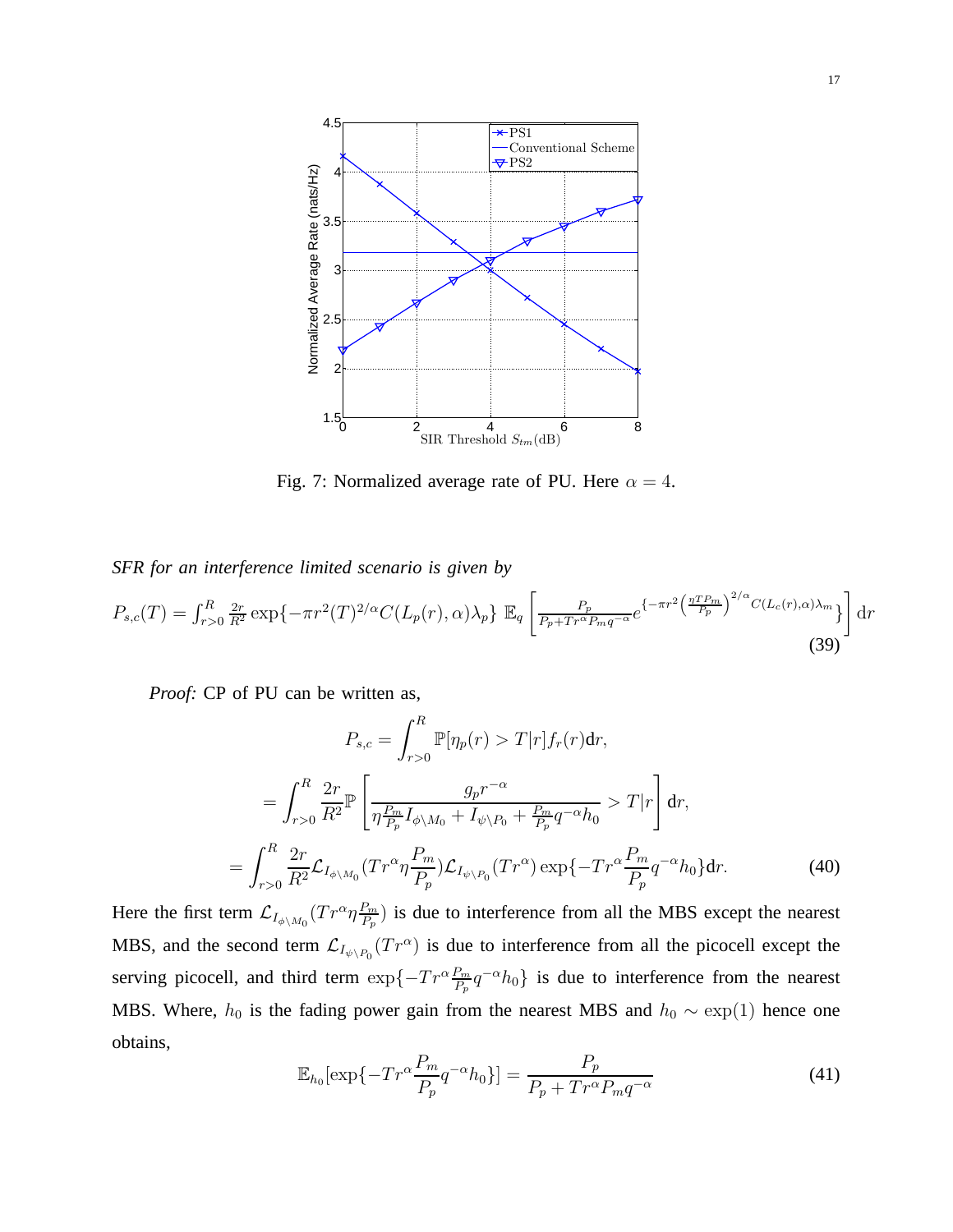$\mathcal{L}_{I_{\phi\setminus M_0}}(s)$  is given in [\(11\)](#page-7-1) and  $\mathcal{L}_{I_{\psi\setminus P_0}}(Tr^{\alpha})$  has been derived in the Appendix (please see Eq. [\(44\)](#page-19-3)). Hence using [\(11\)](#page-7-1) and [\(44\)](#page-19-3), Eq. [\(40\)](#page-16-1) can be simplified to obtain [\(39\)](#page-16-2).  $\Box$ 

Now, the case when PU uses the edge frequency resources band  $F_1$  of the SFR will be analysed. The CP of PU in this case directly follows from an application of Lemma 3 except for the fact that the edge frequency uses  $\beta$  times higher power than the centre frequency. Therefore, interference due to the nearest MBS will be  $(1 + \beta Tr^{\alpha} \frac{P_m}{P_p} q^{-\alpha})^{-1}$  instead of  $(1 + Tr^{\alpha} \frac{P_m}{P_p} q^{-\alpha})^{-1}$ . Hence, the CP of a typical PU, using the edge frequency resources band  $F_1$  of the SFR for an interference limited scenario is given by an expression identical to [\(39\)](#page-16-2), but with  $(1 + Tr^{\alpha} \frac{P_m}{P_p} q^{-\alpha})^{-1}$  within the expectation replaced by  $(1 + \beta Tr^{\alpha} \frac{P_m}{P_p} q^{-\alpha})^{-1}$ .

The impact of SFR on the CP of PU is plotted in Fig. [4.](#page-13-0) Here again we take  $\delta = 3$ ,  $\alpha = 3.2$ , and  $R = 200$  meters. This result shows that the edge frequency resources give the lowest CP among all the frequency resources in the SFR scheme. Centre frequency resources provide a higher coverage than the edge frequency resources because of the fact that they use  $\beta$  times less power for the nearest MBS. Now, as we increase  $\beta$ , the power on the centre frequency resources decreases with respect to edge frequency resources, and this results in a higher coverage. Hence, centre frequency resources in SFR should only be used by the picocell.

<span id="page-17-0"></span>

Fig. 8: CP of pico user for SFR deployment in macrocell.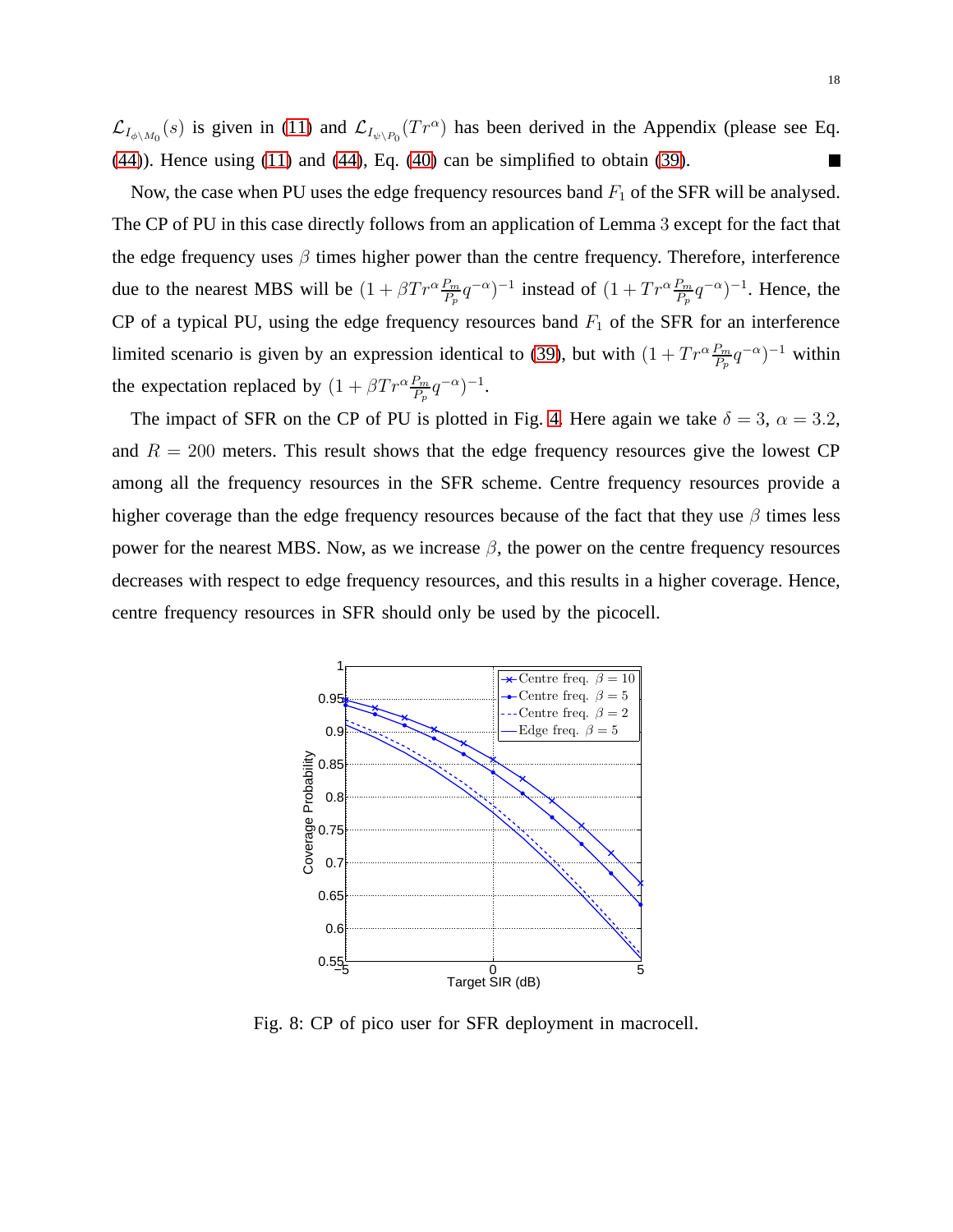### VI. CONCLUSIONS

This work considered FFR and SFR deployments for the macrocell, and provided the CP and rate of a PU by assuming a fixed size picocell. We proposed two schemes for the picocell when the macrocell employs FFR. The CP and rate of proposed schemes were derived, and it was shown that the proposed schemes outperforms the conventional scheme. The impact of the proposed schemes on the CP of MU was also discussed. Finally, the spectrum allocation in picocell was briefly discussed when the macrocell employed SFR. Future work could consider the effect of range expansion (or picocell strength bias) [\[19\]](#page-20-11), on the performance of the proposed schemes. Further extension of this work could include the effect of correlation among the interferers [\[20\]](#page-20-12). Another important extension of this work is to analyse the performance of the proposed schemes in an uplink cellular network [\[21\]](#page-20-13).

## **APPENDIX**

#### PROOF OF LEMMA 1

Given that the typical PU is at distance  $r$  from the PBS, the CP averaged over the picocell area is given by

<span id="page-18-0"></span>
$$
P_{f,c}(T) = \mathbb{E}_r[\mathbb{P}[\text{SIR} > T|r]] = \int_{r>0}^R \mathbb{P}[\eta_p(r) > T|r] f_r(r) \, dr,
$$
\n
$$
= \int_{r>0}^R \frac{2r}{R^2} \mathbb{P} \left[ \frac{g_p r^{-\alpha}}{\frac{P_m}{P_p} I_\phi + I_{\psi \setminus P_0}} > T|r \right] \, dr,
$$
\n
$$
= \int_{r>0}^R \frac{2r}{R^2} \mathbb{P}[g_m > Tr^\alpha(\frac{P_m}{P_p} I_\phi + I_{\psi \setminus P_0}) |r] \, dr,
$$
\n
$$
\stackrel{(a)}{=} \int_{r>0}^R \frac{2r}{R^2} \mathcal{L}_{\mathcal{I}_\phi}(Tr^\alpha \frac{P_m}{P_p}) \mathcal{L}_{I_{\psi \setminus P_0}}(Tr^\alpha) \, dr,\tag{42}
$$

where  $I_{\phi} = \sum$ i∈φ  $d_i^{-\alpha}h_i, I_{\psi\setminus P_0} = \sum$  $j\in(\psi\backslash P_0)$  $r_j^{-\alpha} g_j$ . Here (a) follows from the fact that  $g_m \sim \exp(1)$ .  $\mathcal{L}_{\mathcal{I}_{\phi}}(s)$  and  $\mathcal{L}_{I_{\psi\setminus P_0}}(s)$  are the Laplace transforms of the random variables  $I_{\phi}$  and  $I_{\psi}$ , respectively,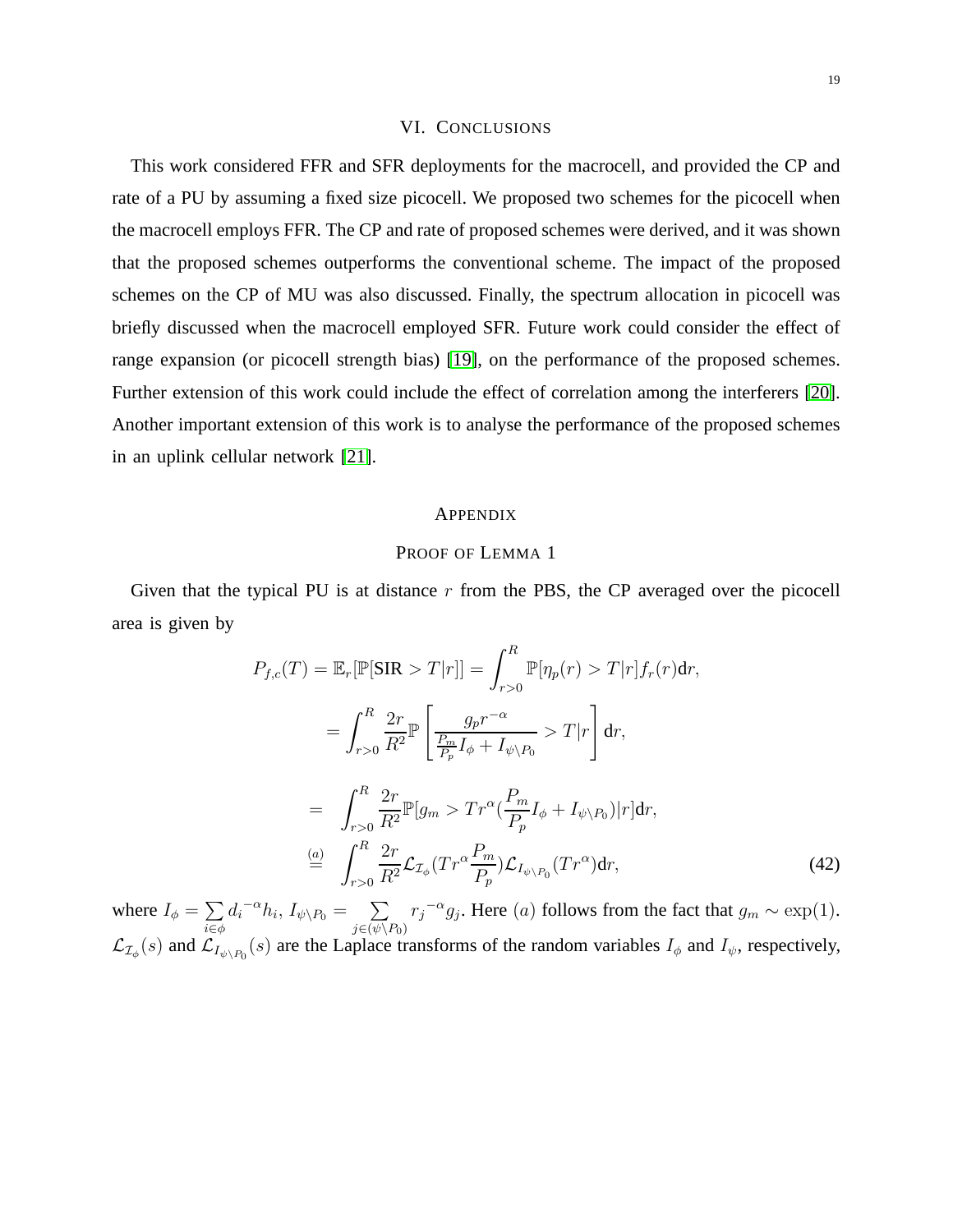evaluated at s. Thus,

<span id="page-19-3"></span>
$$
\mathcal{L}_{I_{\psi \setminus P_0}}(s) = \mathbb{E}_{\psi \setminus P_0, g_j}[\exp(-s \sum_{j \in \psi \setminus P_0} g_j r_j^{-\alpha})]
$$
\n
$$
\stackrel{\text{(b)}}{=} \exp\left(-2\pi \lambda_p \int_{R+R_g^{(p)} - r}^{\infty} \frac{sx^{-\alpha}}{1+sx^{-\alpha}} x \, dx\right)
$$
\n
$$
\stackrel{\text{(c)}}{=} \exp\left(-2\pi \lambda_p s^{\frac{2}{\alpha}} \int_{L_p(r)}^{\infty} \frac{t}{1+t^{\alpha}} dt\right)
$$
\n
$$
\stackrel{\text{(d)}}{=} \exp\{-\pi s^{2/\alpha} C(L_p(r), \alpha) \lambda_p\}
$$
\n
$$
R + R^{(p)} - r
$$
\n
$$
R + R^{(p)} - r
$$
\n(44)

$$
L_p(r) = \frac{R + R_g^{(p)} - r}{r} (T)^{-\frac{1}{\alpha}}, \text{ and } C(L_p(r), \alpha) = \frac{{}_2F_1(1, \frac{\alpha - 2}{\alpha}, 2 - \frac{2}{\alpha}, -\{L_p(r)\}^{\alpha})}{\alpha - 2} \{L_p(r)\}^{2 - \alpha}.
$$
\n(45)

Here, (b) follows from the fact that  $g_i \sim \exp(1)$  and probability generating functional (PGFL) [\[23\]](#page-21-1) of the PPP and  ${}_2F_1(a, b, c, z)$  represents the Gauss hypergeometric function. The lower limit of the integral in (b) is  $R + R_g^{(p)} - r$  because of the fact that all the interfering base stations are at least a distance greater than  $R + R_g^{(p)} - r$ . Using a change of variable  $t = s^{-\frac{1}{\alpha}}x$ , (c) can be followed and (d) follows after some algebraic manipulation. In a similar fashion,

<span id="page-19-4"></span>
$$
\mathcal{L}_{I_{\phi}}(s) = \exp\{-\pi s^{2/\alpha} C(L_m(r), \alpha)\lambda_m\}.
$$
\n(46)

where  $L_m(r) = \frac{R + R_g^{(m)} - r}{r}$  $\frac{q^{(m)}-r}{r}\left(T\frac{P_m}{P_p}\right)$  $P_p$  $\int_{0}^{\frac{1}{\alpha}}$ . Using [\(44\)](#page-19-3) and [\(46\)](#page-19-4) and simplifying [\(42\)](#page-18-0), one obtains  $P_{f,c}(T) = \int^R$  $r > 0$  $\exp(-\pi r^2T^{2/\alpha}K(r))\frac{2r}{R^2}$  $\frac{1}{R^2}$ dr, where  $K(r) = \left(\frac{P_m}{P}\right)^2$  $P_p$  $\setminus^{2/\alpha}$  $C(L_m(r), \alpha)\lambda_m + C(L_p(r), \alpha)\lambda_p.$ 

#### **REFERENCES**

- <span id="page-19-0"></span>[1] S. Kishore, L. Greenstein, H. Poor, and S. Schwartz, "Uplink User Capacity in a CDMA Macrocell with a Hotspot Microcell: Exact and Approximate Analyses," *IEEE Transactions on Wireless Communications*, vol. 2, no. 2, pp. 364–374, 2003.
- <span id="page-19-2"></span><span id="page-19-1"></span>[2] X. Wu, B. Murherjee, and D. Ghosal, "Hierarchical Architectures in the Third-Generation Cellular Network," *IEEE Wireless Communications*, vol. 11, no. 3, pp. 62–71, 2004.
- [3] N. Himayat, S. Talwar, A. Rao and R. Soni, "Interference Management for 4G Cellular Standards [WIMAX/LTE UPDATE]," *IEEE Communications Magazine*, vol. 48, no. 8, pp. 86–92, August 2010.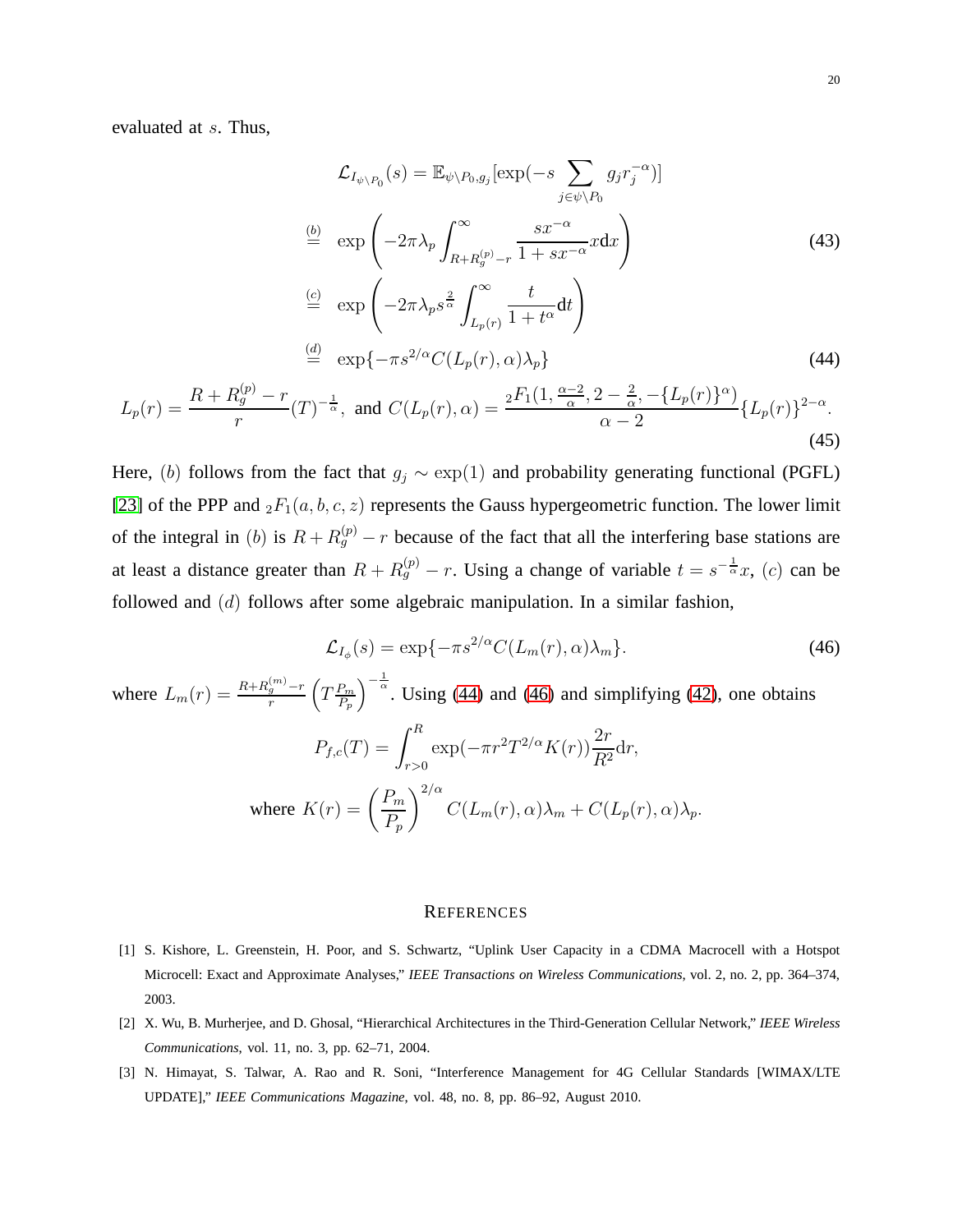- <span id="page-20-1"></span><span id="page-20-0"></span>[4] D. Qin, W. Xu, and Z. Ding, "Power Control and Resource Allocation for Capacity Improvement in Picocell Downlinks," in *International Conference on Wireless Communications Signal Processing (WCSP), 2012*, 2012, pp. 1–6.
- [5] H. Shimodaira, G. Tran, S. Tajima, K. Sakaguchi, K. Araki, N. Miyazaki, S. Kaneko, S. Konishi, and Y. Kishi, "Optimization of Picocell Locations and its Parameters in Heterogeneous Networks with Hotspots," in *IEEE 23rd International Symposium on Personal Indoor and Mobile Radio Communications (PIMRC), 2012*, 2012, pp. 124–129.
- <span id="page-20-3"></span><span id="page-20-2"></span>[6] I. Guvenc, M.-R. Jeong, I. Demirdogen, B. Kecicioglu, and F. Watanabe, "Range Expansion and Inter-Cell Interference Coordination (ICIC) for Picocell Networks," in *IEEE Vehicular Technology Conference (VTC Fall), 2011*, 2011, pp. 1–6.
- <span id="page-20-4"></span>[7] Y. Wang, Y. Chang, and D. Yang, "An Efficient Inter-Cell Interference Coordination Scheme in Heterogeneous Cellular Networks," in *IEEE Vehicular Technology Conference (VTC Fall), 2012*, 2012, pp. 1–5.
- [8] M. Eguizabal and A. Hernandez, "Interference Management and Cell Range Expansion Analysis for LTE Picocell Deployments," in *IEEE 24th International Symposium on Personal Indoor and Mobile Radio Communications (PIMRC), 2013*, 2013, pp. 1592–1597.
- <span id="page-20-5"></span>[9] F. Jin, R. Zhang, and L. Hanzo, "Fractional Frequency Reuse Aided Twin-Layer Femtocell Networks: Analysis, Design and Optimization," *IEEE Transactions on Communications*, vol. 61, no. 5, pp. 2074–2085, 2013.
- <span id="page-20-6"></span>[10] S. Kumar and K. Giridhar, "Analytical Derivation of Reuse Pattern for Soft Frequency Reuse Based Femtocell Deployment," in *15th International Symposium on Wireless Personal Multimedia Communications (WPMC)*, Sept. 2012, pp. 569–573.
- <span id="page-20-7"></span>[11] J. Y. Lee, S. J. Bae, Y. M. Kwon and M. Y. Chung, "Interference Analysis for Femtocell Deployment in OFDMA Systems Based on Fractional Frequency Reuse," *IEEE Communications Letters*, vol. 15, no. 4, pp. 425–427, April 2011.
- [12] H. S. Dhillon, R. K. Ganti, F. Baccelli and J. G. Andrews, "Modeling and Analysis of K-Tier Downlink Heterogeneous Cellular Networks," *IEEE Journal on Selected Areas in Communications*, vol. 30, no. 3, pp. 550–560, April 2012.
- [13] T. D. Novlan, R. K. Ganti, A. Ghosh and J. G. Andrews, "Analytical Evaluation of Fractional Frequency Reuse for Heterogeneous Cellular Networks," *IEEE Transactions on Communications*, vol. 60, no. 7, pp. 2029–2039, 2012.
- [14] S. Mukherjee, "Distribution of Downlink SINR in Heterogeneous Cellular Networks," *Selected Areas in Communications, IEEE Journal on*, vol. 30, no. 3, pp. 575–585, 2012.
- [15] W. C. Cheung, T. Q. S. Quek and M. Kountouris, "Throughput Optimization, Spectrum Allocation, and Access Control in Two-Tier Femtocell Networks," *IEEE Journal on Selected Areas in Communications*, vol. 30, no. 3, pp. 561–574, April 2012.
- <span id="page-20-9"></span><span id="page-20-8"></span>[16] R. Heath, M. Kountouris, and T. Bai, "Modeling Heterogeneous Network Interference Using Poisson Point Processes," *Signal Processing, IEEE Transactions on*, vol. 61, no. 16, pp. 4114–4126, 2013.
- <span id="page-20-10"></span>[17] J. G. Andrews, F. Baccelli and R. K. Ganti, "A Tractable Approach to Coverage and Rate in Cellular Networks," *IEEE Transactions on Communications*, vol. 59, no. 11, pp. 3122–3134, November 2011.
- <span id="page-20-11"></span>[18] T. Novlan, R. Ganti, A. Ghosh, and J. Andrews, "Analytical Evaluation of Fractional Frequency Reuse for OFDMA Cellular Networks," *IEEE Transactions on Wireless Communications,*, vol. 10, no. 12, pp. 4294–4305, 2011.
- <span id="page-20-12"></span>[19] D. Lopez-Perez, X. Chu, and I. Guvenc, "On the Expanded Region of Picocells in Heterogeneous Networks," *IEEE Journal of Selected Topics in Signal Processing*, vol. 6, no. 3, pp. 281–294, 2012.
- <span id="page-20-13"></span>[20] S. Kumar and S. Kalyani, "Analysis and comparison of coverage probability in the presence of correlated nakagami-m interferers and non-identical independent nakagami-m interferers," *arXiv preprint arXiv:1401.4663*, 2014.
- [21] S. Kumar and K. Giridhar, "Power control factor selection in uplink ofdma cellular networks," *arXiv preprint arXiv:1401.4657*, 2014.